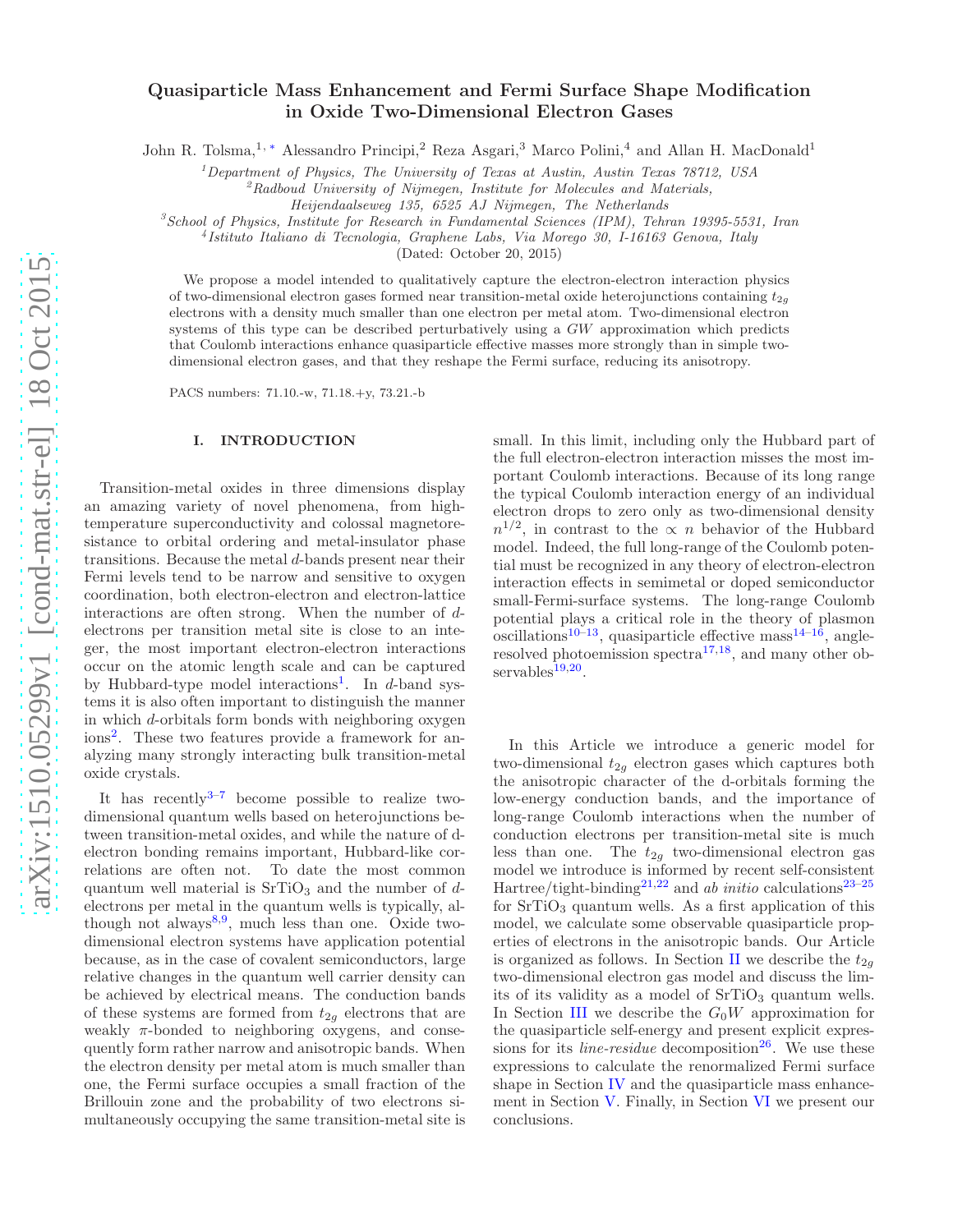

<span id="page-1-1"></span>FIG. 1: (Color online) A schematic summary of the  $t_{2g}$ two-dimensional electron gas model. In a) the energy offset  $\Delta$  between the anisotropic xz and yz (red) band edge and the isotropic  $xy$  (blue) band edge is emphasized. In b) the anisotropy of the elliptical  $xz$  and  $yz$  Fermi surfaces (red) is contrasted with the xy band's circular Fermi surface (blue). The lower panel highlights the difference in  $\hat{z}$ -direction confinement between the  $xz$  and  $yz$  bands and the  $xy$  band, which can be crudely characterized by a separation distance d.

### <span id="page-1-0"></span>II. THE  $t_{2g}$  TWO-DIMENSIONAL ELECTRON GAS MODEL

The many-body effects of long-range Coulomb interactions in covalent semiconductors are often studied using continuum electron gas models<sup>[19](#page-14-13)[,20](#page-14-14)</sup>. In order to apply a similar approach to the two-dimensional electron gas residing at heterojunctions between  $SrTiO<sub>3</sub>$  and a barrier material, it is necessary to account for some key differences. These are captured by the  $t_{2g}$  two-dimensional electron gas  $(t_{2g}$  2DEG) model which we now detail. The three distinct characteristics of  $t_{2g}$  2DEGs are band-mass anisotropy, a energy offset between the band edges of subbands with different masses along the confinement direction, and a band-dependence in the distance between two-dimensional subband density maxima and the heterojunction or surface. Figure [1](#page-1-1) illustrates these three features. The model parameters we choose for the illustrative calculations we describe later in this Article are informed by recent tight-binding<sup>[21](#page-14-15)[,22](#page-14-16)</sup> and *ab initio* cal-culations<sup>[23](#page-14-17)[–25](#page-14-18)</sup> for SrTiO<sub>3</sub> 2DEGs. The  $t_{2g}$  2DEG model can be adapted to other materials by adjusting the model parameter choices.

The anisotropic nearest-neighbor effective metal-tometal hopping amplitudes of  $t_{2q}$  orbitals are ultimately responsible for many of the distinct characteristics of the  $t_{2g}$  2DEG. In three-dimensional SrTiO<sub>3</sub>, crystal-field splitting breaks the 5-fold degeneracy amongst the Ti d-orbitals. The xy, yz, and xz orbitals (i.e. the  $t_{2g}$ orbitals) are lower in energy because they bond less strongly with neighboring oxygens and form the bulk con-

duction bands in n-type semiconducting  $SrTiO<sub>3</sub>$ . Electronic hopping between  $t_{2g}$  d-orbitals on different Ti sites proceeds in a two-step process via the octahedrally coordinated oxygen p-orbitals surrounding each Ti atom<sup>[2](#page-14-2)[,21](#page-14-15)[,23](#page-14-17)[,27](#page-14-20)</sup>. Orbital symmetry dictates that each  $t_{2g}$  electron hops mainly between states with the same orbital character, with a large hopping amplitude  $t$  in two directions, and a smaller hopping amplitude  $t'$  in the third. This leads to separate  $t_{2g}$  bands with  $xy, yz$ , and xz d-orbital character that have a light mass  $m<sub>L</sub>$  in two directions, and a heavy mass  $m<sub>H</sub>$  in the third direction. The weak hopping directions for  $xy$ ,  $xz$ , and  $yz$  are  $\hat{z}$ ,  $\hat{y}$ , and  $\hat{x}$ , respectively. The heavy masses are therefore in perpendicular directions for the three orbital characters. In the presence of a  $\hat{z}$ -direction confining potential strong enough to produce an effectively twodimensional system, the xy band has two light masses in-plane, while the  $xz$  and  $yz$  bands have one heavy and one light mass in-plane (see Fig. [1\)](#page-1-1). According to re-cent tight-binding fits<sup>[21](#page-14-15)</sup> to Shubnikov-de Haas measure-ments<sup>[28](#page-14-21)</sup> of bulk n-type SrTiO<sub>3</sub>,  $m_{\rm H} = \hbar^2/(2t'a^2)$  and  $m_{\rm L} = \hbar^2/(2ta^2)$  where  $t = 236$  meV,  $t' = 35$  meV, and the lattice constant  $a = 3.9$  Å. This implies that

<span id="page-1-2"></span>
$$
\frac{m_{\rm H}}{m} = \frac{\text{Ry}}{t'} \left(\frac{a_{\rm B}}{a}\right)^2 \sim 7\tag{1}
$$

and

<span id="page-1-3"></span>
$$
\frac{m_{\rm L}}{m} = \frac{\text{Ry}}{t} \left(\frac{a_{\rm B}}{a}\right)^2 \sim 1 \tag{2}
$$

where m is the bare electron mass in vacuum,  $a_{\text{B}}$  =  $\hbar^2/(me^2)$  = 0.529 Å is the Bohr radius, and Ry =  $\hbar^2/(2ma_\text{B}^2) = 13.6 \text{ eV}$  is the Rydberg energy. These values for the heavy and light mass are in good agreement with angle-resolve photoemission spectrum measurements on bulk  $\text{SrTiO}_3^{\,29}$  $\text{SrTiO}_3^{\,29}$  $\text{SrTiO}_3^{\,29}$ .

As a result of these relatively large effective band-mass values and the non-linear and non-local dielectric screening properties of bulk  $SrTiO<sub>3</sub>$ , subband splitting is relatively small and several subbands of  $xy$ ,  $yz$ , and  $xz$  type are expected to be occupied even at moderate electron densities<sup>[21](#page-14-15)[,22](#page-14-16)[,24](#page-14-23)</sup>. However, since even in this case  $\geq 75\%$ of the electron density is contained in the lowest  $xy$ ,  $yz$ and xz subband<sup>[21](#page-14-15)</sup>, in the  $t_{2g}$  2DEG model we address the case in which only one subband of each orbital type is occupied. This model is sufficiently realistic to account for the most interesting peculiarities of this type of 2DEG and can be generalized if there is interest in describing the properties of particular 2DEG systems which have more occupied subbands. Figure [1](#page-1-1) illustrates the anisotropy of the xz and yz bands in the three-band  $t_{2g}$  2DEG model.

In addition to the band-mass anisotropy, two other important characteristics of the  $t_{2g}$  electron gas model follow from the anisotropic hopping amplitudes of the  $t_{2g}$ d-orbitals. First, because  $xz$  and  $yz$  electrons have a much larger hopping amplitude in the  $\hat{z}$ -direction (which we take to be the confinement direction) than the  $xy$  electrons whose heavy mass is in the  $\hat{z}$ -direction, the former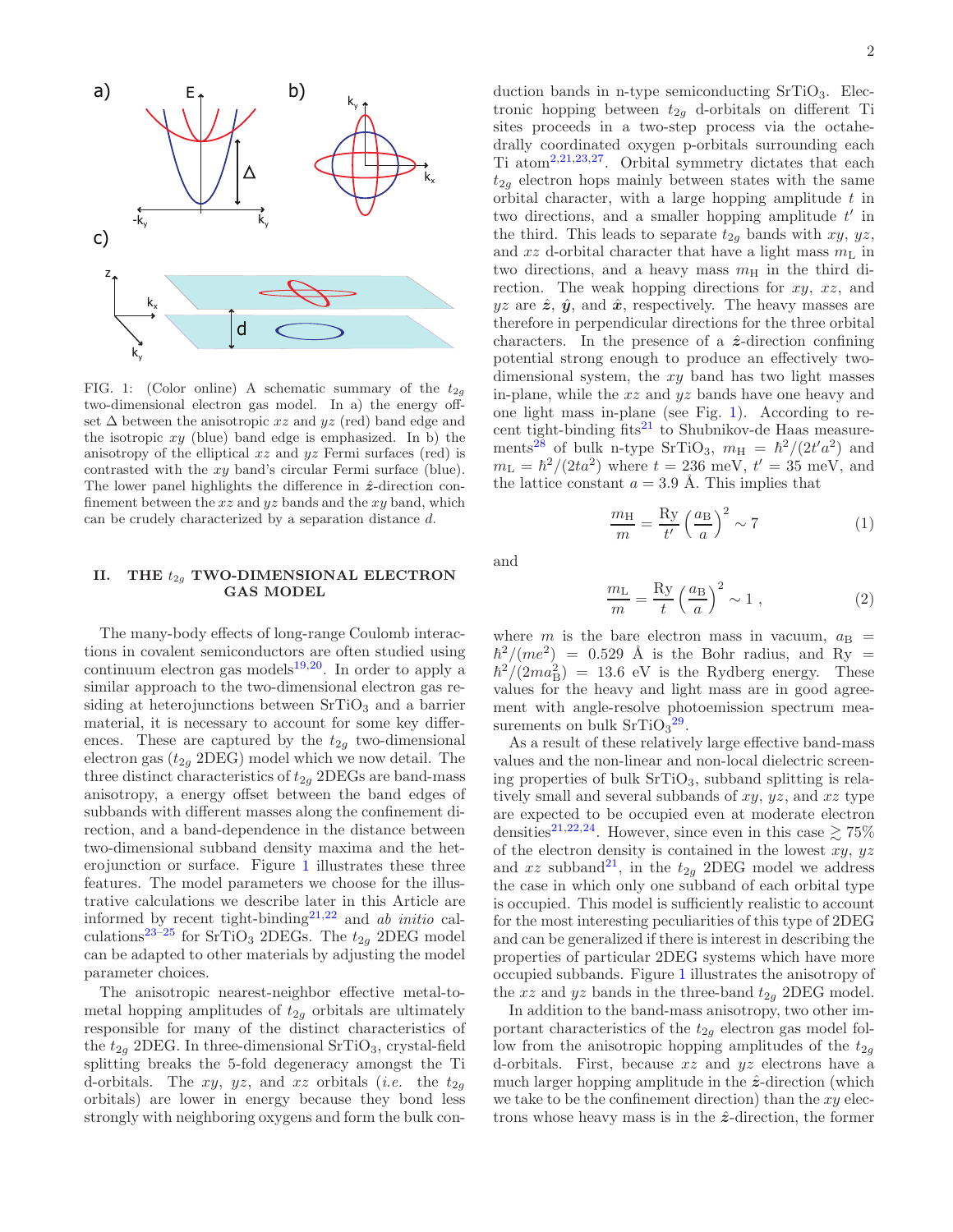are less easily confined to the same surface or to an in-terface of a heterojunction system<sup>[21](#page-14-15)[,25](#page-14-18)</sup>. This separation introduces an orbital dependence to the electron-electron interactions which we capture by introducing an effective distance d between the  $xy$  and the  $xz$  and  $yz$  bands. Realistic values of  $d$  in  $SrTiO<sub>3</sub>$  can be estimated from previously published studies of the layer dependent  $t_{2g}$  density distribution as a function of confinement field $2^{1,22}$  $2^{1,22}$  $2^{1,22}$ . The effective separation decreases for increasing interfacial confinement field and total  $t_{2g}$  density and lies in the range  $d = 2a - 10a$  for  $t_{2g}$  electron densities between  $2 \times 10^{13}$  cm<sup>-2</sup> -  $3 \times 10^{14}$  cm<sup>-2</sup>. Second, mass differences in the confinement direction leads to a finite energy offset  $\Delta$  between the conduction band edges of the xy and the  $xz-yz$  bands, see Fig. [1a](#page-1-1)). The band offset increases for larger confinement field (total  $t_{2g}$  density) and in  $SrTiO<sub>3</sub>$ theory has proposed that  $\Delta = 10 - 200$  meV<sup>[21](#page-14-15)</sup>, in reasonable agreement with the range of values found in recent experiments<sup>[30](#page-14-24)[–32](#page-14-25)</sup>.

Motivated by these three distinct characteristics of  $t_{2g}$ 2DEGs and recognizing that it is necessary to account for the long-range Coulomb interaction, we propose the following Hamiltonian for the  $t_{2g}$  2DEG:

<span id="page-2-1"></span>
$$
\mathcal{H}_{t_{2g}} = \sum_{\mathbf{k}\alpha} \varepsilon_{\alpha}(\mathbf{k}) \; \hat{c}_{\mathbf{k}\alpha}^{\dagger} \hat{c}_{\mathbf{k}\alpha} \n+ \frac{1}{2A} \sum_{\mathbf{q}\neq 0} \sum_{\mathbf{k}\mathbf{k}'} V_{\alpha\alpha'}(q) \; c_{\mathbf{k}+\mathbf{q}\alpha}^{\dagger} c_{\mathbf{k}'-\mathbf{q}\alpha'}^{\dagger} c_{\mathbf{k}'\alpha'} c_{\mathbf{k}\alpha} ,
$$
\n(3)

where  $\alpha$  represents both spin and band-orbital quantum numbers, A is the 2D sample area, and the Fourier transform of the 2D Coulomb interaction is

$$
V_{\alpha\alpha'}(q) = \frac{2\pi e^2}{\kappa q} e^{-q d_{\alpha\alpha'}} \equiv v_q e^{-q d_{\alpha\alpha'}}, \qquad (4)
$$

with  $q = |q|$ . Here,  $\kappa$  is an effective dielectric constant and  $d_{\alpha\alpha'}$  gives the effective confinement-direction separation distance between an electron with band index  $\alpha$  and an electron with band index  $\alpha'$ . For the typical electron-electron interaction transition energies in  $t_{2g}$ electron gases the relevant dielectric constant does not include soft-phonon contributions<sup>[33](#page-14-26)</sup>, but depends on the dielectric environment on both sides of the relevant heterojunction or surface. The  $t_{2g}$  band energies near the band minimum are

<span id="page-2-3"></span>
$$
\varepsilon_{\alpha}(\mathbf{k}) = \begin{cases}\n\frac{\hbar^2 \mathbf{k}^2}{2m_{\rm L}} & \text{for} \quad \alpha = xy, \sigma \\
\frac{\hbar^2 k_x^2}{2m_{\rm L}} + \frac{\hbar^2 k_y^2}{2m_{\rm H}} + \Delta & \text{for} \quad \alpha = xz, \sigma \\
\frac{\hbar^2 k_x^2}{2m_{\rm H}} + \frac{\hbar^2 k_y^2}{2m_{\rm L}} + \Delta & \text{for} \quad \alpha = yz, \sigma \\
\end{cases}
$$
\n(5)

where  $m_{\text{H}}$  and  $m_{\text{L}}$  have been introduced earlier in Eqs.  $(1)$  and  $(2)$ , respectively.

The applicability of the proposed  $t_{2g}$  2DEG model [\(3\)](#page-2-1) to describe  $SrTiO<sub>3</sub>$ -based 2DEGs depends on the total electron density. The continuum model for the band structure is valid only if the number of conduction band electrons per Ti site is much smaller than one. Its applicability therefore depends not-only on the carrier density per cross-sectional area, but also on quantum well thickness. On the other hand, we have neglected spin-orbit coupling terms in the band Hamiltonian, which play an essential role at small carrier densities. The  $t_{2g}$  2DEG model is applicable when the density is large enough that spin-orbit coupling, which acts to mix the orbital char-acter of the conduction bands<sup>[21](#page-14-15)</sup>, can be neglected, *i.e.* when the strength of spin-orbit coupling (e.g.  $\sim 17 \text{ meV}$ ) in Ref. [28\)](#page-14-21) is small compared to the Fermi energy.

# <span id="page-2-0"></span>III. THE QUASIPARTICLE SELF-ENERGY IN  $G_0W\text{-}\mathbf{RPA}$

Coulomb interactions in Fermi liquids, whether doped semiconductors or weakly correlated metals, give rise to two types of elementary excitations<sup>[19](#page-14-13)[,20](#page-14-14)</sup>: neutral collective excitations and charged quasiparticles. The latter, with which we are concerned in this Article, are excitations with the same quantum numbers as non-interacting independent-particle electronic states. Their energies are shifted from the non-interacting values and their lifetimes are finite, in both cases because of electron-electron interactions.

A self-consistent equation for the quasiparticle excitation energy, i.e. the quasiparticle energy measured from the chemical potential, is obtained from the Dyson equation by locating the energies at which the spectral weight of the one-particle retarded Green's function<sup>[20](#page-14-14)</sup> is peaked:

<span id="page-2-2"></span>
$$
\mathcal{E}_{\alpha}(\mathbf{k}) = \xi_{\alpha}(\mathbf{k}) + \text{Re}\bar{\Sigma}_{\alpha}(\mathbf{k},\omega)|_{\omega = \mathcal{E}_{\alpha}(\mathbf{k})/\hbar},\qquad(6)
$$

where  $\xi_{\alpha}(\mathbf{k}) = \varepsilon_{\alpha}(\mathbf{k}) - \varepsilon_{\alpha}(\mathbf{k}_{F\alpha})$  is the band energy measured relative to the Fermi energy, and in the self-energy  $\bar{\Sigma}_{\alpha} (\boldsymbol{k}, \omega) = \Sigma_{\alpha} (\boldsymbol{k}, \omega) - \Sigma_{\alpha} (\boldsymbol{k}_{F\alpha}, 0)$  we subtract the term  $\Sigma_{\alpha}$  ( $k_{\text{F}\alpha}$ , 0) to account for the interaction correction to the chemical potential  $\mu$  given by

<span id="page-2-4"></span>
$$
\mu = \varepsilon_{\alpha}(\mathbf{k}_{F\alpha}) + \Sigma_{\alpha}(\mathbf{k}_{F\alpha}, 0) \tag{7}
$$

The real part of the self-energy in Eq. [\(6\)](#page-2-2) yields the many-body contribution to the energy of the quasiparticle state. The quasiparticle energy can be measured by taking angle-resolved photoemission spectra<sup>[17](#page-14-11)[,18](#page-14-12)</sup>, and more indirectly by performing magneto-transport mea- $\text{surements}^{\mathbf{34-36}}.$  $\text{surements}^{\mathbf{34-36}}.$  $\text{surements}^{\mathbf{34-36}}.$ 

The  $G_0W$  approach, which we apply below, provides a successful<sup>[15](#page-14-29)[,17](#page-14-11)[,26](#page-14-19)[,37](#page-14-30)[–39](#page-14-31)</sup> approximation for the quasiparticle self-energy in electronic systems in which long-range Coulomb interactions play an essential role. In the  $G_0W$ approximation, we employ the random-phase approximation (RPA) for the screened electron-electron interaction. The screened interaction  $W$  (which is a  $3\times3$  matrix in the band indices  $\alpha, \alpha'$  is most simply derived by the follow-ing algebraic approach<sup>[20](#page-14-14)</sup>. A generalized Dyson equation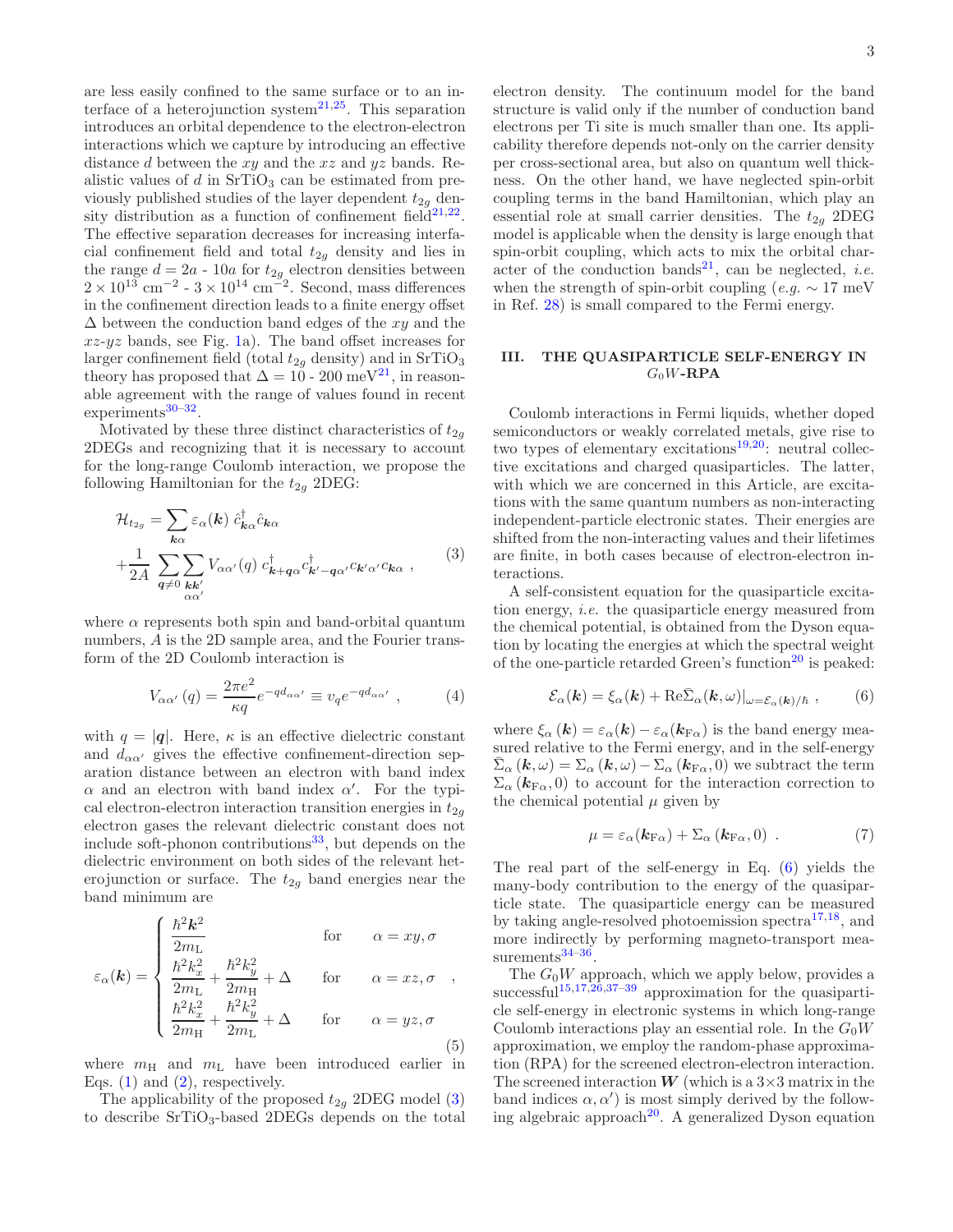

<span id="page-3-4"></span>FIG. 2: Feynman diagrams representing the  $G_0W$ -RPA approximation for the self-energy of a quasiparticle in one of the elliptical bands of the  $t_{2g}$  2DEG. In RPA the bare (*i.e.* unscreened) Coulomb interaction is dressed (i.e. screened) by a infinite series of bubble diagrams representing the density fluctuations of each component (e.g. each band) of the system. When applied to the three-band  $t_{2q}$  2DEG, each bubble represents a density fluctuation in either the circular xy band,  $\chi_{\rm C} \equiv \chi_{xy}^{(0)}$ , or the elliptical yz and xz bands,  $\chi_{\rm E} \equiv \chi_{yz}^{(0)} + \chi_{xz}^{(0)}$ . The circular xy band and the elliptical xz and  $yz$  bands have different  $\hat{z}$ -direction confinement, which we have crudely accounted for with the separation distance d. As a result, thin wavy lines representing the bare Coulomb interaction are equal to either  $v_q$  or  $v_q e^{-qd}$  depending on whether the density fluctuations attached to each thin wavy line's endpoints are in the same layer or different layers, respectively. Directed lines represent the non-interaction Green's function of the elliptical-band quasiparticle in question, as in Eq. [\(16\)](#page-4-1) with  $\alpha = yz$  or xz. The thick wavy line represents the fully screened RPA interaction given by Eq.  $(13)$ .

relates W to the density-response matrix  $\chi$ ,

<span id="page-3-1"></span>
$$
W = V + V \cdot \chi \cdot V , \qquad (8)
$$

where the matrix of unscreened Coulomb interactions is given by

$$
\boldsymbol{V}(q) \equiv \begin{pmatrix} v_q & v_q e^{-qd} & v_q e^{-qd} \\ v_q e^{-qd} & v_q & v_q \\ v_q e^{-qd} & v_q & v_q \end{pmatrix} . \tag{9}
$$

The first, second, and third rows (columns) of each matrix in Eq.  $(8)$  correspond to the xy, yz, and xz bands, respectively. In RPA the density-response matrix is related to the diagonal matrix of noninteracting density-response functions  $\chi^{(0)}(q,\omega) \equiv$  $\mathrm{diag}(\chi_{xy}^{(0)}(\boldsymbol{q},\omega),\chi_{yz}^{(0)}(\boldsymbol{q},\omega),\chi_{xz}^{(0)}(\boldsymbol{q},\omega))$  via

$$
[\chi(q,\omega)]^{-1} = [\chi^{(0)}(q,\omega)]^{-1} - V(q) . \qquad (10)
$$

Analytic expressions for  $\text{Re }\chi_{xy}^{(0)}(\mathbf{q},\omega)$  and  $\text{Im }\chi_{xy}^{(0)}(\mathbf{q},\omega)$ can be found, for example, in Ref. [20.](#page-14-14) Expressions for the elliptical-band functions  $\chi^{(0)}_{xz}(\boldsymbol{q},\omega)$   $[\chi^{(0)}_{yz}(\boldsymbol{q},\omega)]$ can be easily found by applying the rescaling  $k_x \rightarrow$ 

 $k_x\sqrt{m_L/m_{\text{DOS}}}$  and  $k_y \rightarrow k_y\sqrt{m_H/m_{\text{DOS}}}$   $[k_x \rightarrow$  $k_x \sqrt{m_H/m_{\text{DOS}}}$  and  $k_y \rightarrow k_y \sqrt{m_L/m_{\text{DOS}}}$  in Eq. [\(5\)](#page-2-3), where  $m_{\text{DOS}} = \sqrt{m_{\text{L}} m_{\text{H}}}$  is the density-of-states mass. Since this rescaling maps the elliptical band onto a circular band, the elliptical band density-response functions  $\chi_{xz}^{(0)}(q,\omega)$  and  $\chi_{yz}^{(0)}(q,\omega)$  can be written in terms of  $\chi^{(0)}_{xy}(\bm{q},\omega)$ :

$$
\chi_{xz}^{(0)}(\mathbf{q},\omega) = \chi_{xy}^{(0)}(q',\omega;m_{\text{DOS}})\Big|_{q'\to\sqrt{q_x^2\zeta^{1/2}+q_y^2\zeta^{-1/2}}} \tag{11}
$$

and

<span id="page-3-2"></span>
$$
\chi_{yz}^{(0)}(\mathbf{q},\omega) = \chi_{xy}^{(0)}(q',\omega;m_{\text{DOS}})\Big|_{q'\to\sqrt{q_x^2\zeta^{-1/2}+q_y^2\zeta^{1/2}}} \tag{12}
$$

where we have defined  $\zeta = m_{\rm H}/m_{\rm L}$ . Eqs. [\(8\)](#page-3-1)-[\(12\)](#page-3-2) can be combined to yield analytic expressions for each element of W.

Later we will specifically be interested in the screened interaction between two electrons in the anisotropic  $xz$ or  $yz$  bands while in the presence of a circular  $xy$ -band Fermi sea. This particular interaction corresponds to the matrix element  $W_{xz,xz}$  (or equally  $W_{yz,yz}$ ) which we write as

<span id="page-3-0"></span>
$$
W_{xz}(\boldsymbol{q},\omega) \equiv \boldsymbol{W}_{xz,xz} = \frac{v_q + (e^{-2qd} - 1)v_q^2 \chi_{xy}^{(0)}(\boldsymbol{q},\omega)}{\varepsilon(\boldsymbol{q},\omega)},\tag{13}
$$

where the RPA dielectric function is given by

<span id="page-3-3"></span>
$$
\varepsilon(\mathbf{q}, \omega) = [1 - v_q \chi_{xy}^{(0)}][1 - v_q (\chi_{xz}^{(0)} + \chi_{yz}^{(0)})] \n- v_q^2 e^{-2q} \chi_{xy}^{(0)} (\chi_{xz}^{(0)} + \chi_{yz}^{(0)}) , \qquad (14)
$$

and for brevity we have suppressed the  $(q,\omega)$  dependence of the three non-interacting density-response functions appearing in Eq. [\(14\)](#page-3-3).

In Figure [2](#page-3-4) we present the Feynman diagrams which contribute to the  $G_0W$ -RPA self-energy of a quasiparticle in one of the elliptical bands of the  $t_{2g}$  2DEG. Summing this infinite series of bubble diagrams (with all of the directed lines representing the non-interacting Green's functions omitted) offers a second route to deriving the RPA interaction  $W_{xz}(\boldsymbol{q}, \omega)$ . From Figure [2](#page-3-4) we see that density fluctuations in both the circular  $xy$  band and the elliptical  $yz$  and  $xz$  bands contribute to screening, and that density fluctuations in bands with different (the same)  $\hat{z}$ -direction confinement, interact with each other via  $v_q e^{-qd}$  ( $v_q$ ). When the Green's functions are included in Figure [2,](#page-3-4) the series sums to the full  $G_0W$ -RPA self-energy. The diagrammatic representation emphasizes that  $G_0W$  can be viewed<sup>[40](#page-14-32)</sup> as an expansion of the self-energy to lowest order in the screened electronelectron interaction  $W_{xz}(\boldsymbol{q}, \omega)$ .

The finite-temperature<sup>[41](#page-14-33)</sup>  $G_0W$ -RPA self-energy of a quasiparticle in band  $\alpha$  is given by

<span id="page-3-5"></span>
$$
\Sigma_{\alpha}(\mathbf{k}, i\omega_n) = -\frac{1}{\beta \hbar A} \sum_{\mathbf{q}, i\Omega_m} W_{\alpha}(\mathbf{q}, i\Omega_m)
$$

$$
\times G_{\alpha}^{(0)}(\mathbf{k} - \mathbf{q}, i\omega_n - i\Omega_m) , \qquad (15)
$$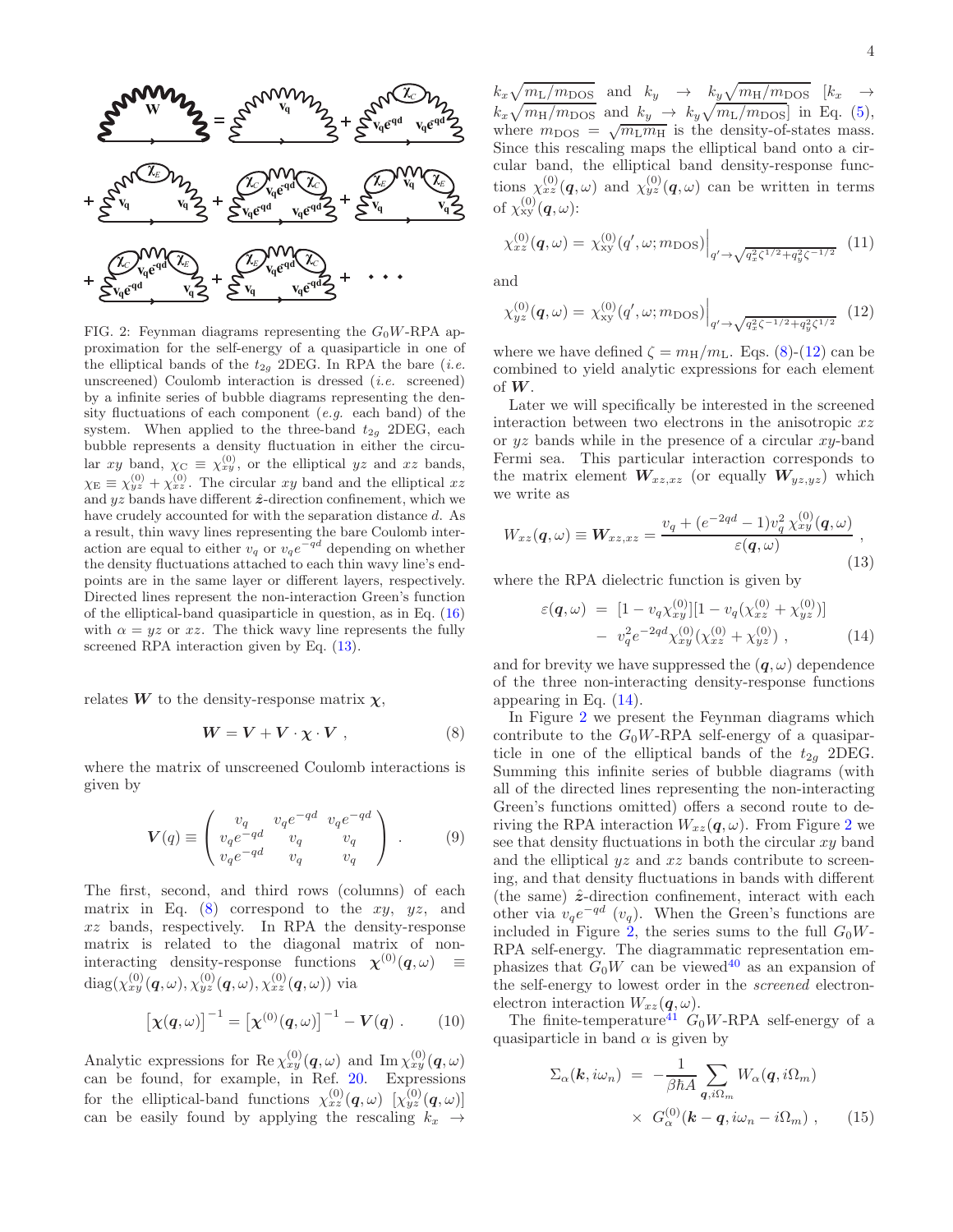where  $\beta = (k_{\text{B}}T)^{-1}$  and the fermionic  $\omega_n$  and bosonic  $\Omega_m$ Matsubara frequencies are given by  $\omega_n = (2n+1)\pi/\hbar\beta$ and  $\Omega_m = 2m\pi/\hbar\beta$ , respectively. The non-interacting Green's function is given by

<span id="page-4-1"></span>
$$
G_{\alpha}^{(0)}(\mathbf{k}, i\omega_n) = \frac{1}{i\omega_n - \xi_{\alpha}(\mathbf{k})/\hbar} \ . \tag{16}
$$

The physical properties of the interacting system depend on the retarded self-energy, which can be obtained from Eq. [\(15\)](#page-3-5) via analytic continuation,  $i\omega_n \to \omega + i\eta$ , only after carrying out the Matsubara frequency summation over  $\Omega_m$ . The so-called line-residue decomposition<sup>[26](#page-14-19)</sup> proceeds in the reverse order. By carrying out the analytic continuation of Eq. [\(15\)](#page-3-5) before the frequency summation we obtain the (purely real) line contribution to the retarded self-energy

$$
\Sigma_{\alpha}^{\text{line}}(\boldsymbol{k},\omega) = -\frac{1}{(2\pi)^3} \int_{-\infty}^{\infty} d\Omega \int d^2 \boldsymbol{q} \ W_{\alpha}(\boldsymbol{q},i\Omega) \times G_{\alpha}^{(0)}(\boldsymbol{k}-\boldsymbol{q},\omega-i\Omega) .
$$
 (17)

The residue contribution corrects for performing the analytic continuation before evaluating the frequency sum, and is given by

$$
\Sigma_{\alpha}^{\text{res}}(\boldsymbol{k},\omega) = -\frac{1}{(2\pi)^2} \int d^2 \boldsymbol{q} \ W_{\alpha}(\boldsymbol{q},\omega - \xi_{\alpha}(\boldsymbol{k} - \boldsymbol{q})/\hbar) \times \left[ \Theta \left\{ -\xi_{\alpha}(\boldsymbol{k} - \boldsymbol{q}) \right\} - \Theta \left\{ \hbar \omega - \xi_{\alpha}(\boldsymbol{k} - \boldsymbol{q}) \right\} \right] ,
$$
\n(18)

where  $\Theta\{x\}$  is the Heaviside step function. In the next two sections we calculate two important properties of  $t_{2g}$  2DEG quasiparticles based on this formulation of the  $G_0W$ -RPA retarded self-energy.

# <span id="page-4-0"></span>IV. FERMI SURFACE SHAPE MODIFICATION (FSSM)

Consider an ordinary single-band isotropic  $2DEG^{20}$  $2DEG^{20}$  $2DEG^{20}$ . When interactions are adiabatically turned on, all quasiparticles on the non-interacting Fermi surface have infinite lifetime and experience identical energy shifts given by Eq. [\(6\)](#page-2-2) and equal to the interaction contribution to the chemical potential. Because of rotational invariance, the self-energy contribution is a function of the magnitude of  $k$  only. All isoenergy surfaces, including the Fermi surface, continue to be circular in the interacting system. Furthermore, Luttinger's theorem $42$  constrains the Fermi surface area of interacting quasiparticles to equal the Fermi surface area of non-interacting electrons, leading to the conclusion that interactions do not yield a Fermi surface shape modification (FSSM). This simplification is artificial however, since interacting electron systems in solids are never perfectly isotropic. In the presence of anisotropy, the self-energy contribution to the quasiparticle energy spectrum is dependent on the orientation of  $k$ , and the Fermi surface shape can therefore be renormalized by interactions.

We expect this phenomena to be relevant for the anisotropic xz and yz bands of the  $t_{2q}$  electron gas. Each band has an elliptical non-interacting Fermi surface. In the following calculations we assume that the renormalized Fermi surface is sufficiently close in shape to an ellipse, that it can still be characterized by two wavevectors,  $k_{\mathrm{F}x}^*$  and  $k_{\mathrm{F}y}^*$ , whose values are renormalized by interactions from their non-interacting values  $k_{Fx}$  and  $k_{Fy}$ . Below we explicitly discuss FSSM for the xz band, which has its semimajor axis in the  $\hat{y}$ -direction and semiminor axis in the  $\hat{x}$ -direction. Results for the  $yz$  band can be found by interchanging  $k_{\mathrm{F}x}^*$  and  $k_{\mathrm{F}y}^*$ .

Our main finding is that Fermi surface anisotropy is reduced by interactions (see Figs. [3](#page-5-0) and [4\)](#page-8-0). This result can be understood qualitatively at the Hartree-Fock level. The exchange  $(X)$  self-energy of the xz-band is given by

<span id="page-4-2"></span>
$$
\Sigma_{xz}^X(\mathbf{k}) = -\frac{1}{(2\pi)^2} \int d^2\mathbf{q} \frac{2\pi e^2}{\kappa |\mathbf{k} - \mathbf{q}|} \Theta \left\{ \varepsilon_{\mathrm{F}xz} - \varepsilon_{xz}(\mathbf{q}) \right\} , \tag{19}
$$

where  $\varepsilon_{Fxz}$  is the Fermi energy. Eq. [\(19\)](#page-4-2) can be easily obtained from Eq. [\(15\)](#page-3-5) by replacing the dynamicallyscreened interaction  $W_{xz}(\boldsymbol{q}, i\Omega_m)$  with the bare Coulomb interaction  $v_q$ . From Eq. [\(19\)](#page-4-2) we see that a quasiparticle with quantum number  $k$  will have a self-energy correction that is larger in magnitude when there are more occupied states nearby in momentum space; because of the Coulomb interaction factor, the integrand is large for q near k, but only if the state q is occupied. Since the  $xz$ band's non-interacting Fermi surface is elliptical, with its semimajor axis parallel to the  $\hat{y}$ -axis, an electron at the Fermi surface in the  $\hat{y}$ -direction will have fewer occupied states in its neighborhood than an electron at the Fermi surface in the  $\hat{x}$ -direction. It follows that

$$
\Sigma_{xz}^{\mathbf{X}}(k_{\mathbf{F}x}) < \Sigma_{xz}^{\mathbf{X}}(k_{\mathbf{F}y}) \tag{20}
$$

where we note that the exchange self-energy is always negative. Since all states  $k$  sitting on the Fermi surface must, by definition, have the same quasiparticle energy, the Fermi surface will change shape when interactions are taken into account and the degree of Fermi surface anisotropy will be reduced. Below we report numerical calculations which include beyond Hartree-Fock contributions to the quasiparticle self-energy that confirm this expectation.

#### <span id="page-4-3"></span>A. Linearized self-energy estimate of FSSM

We begin with a numerical approach valid for weak interactions that is rather simple to implement. In Section [IV C](#page-7-1) we solve the problem self-consistently. We will find the two methods give nearly identical results.

When the change in Fermi surface is small relative to its original dimensions, we are well justified in expanding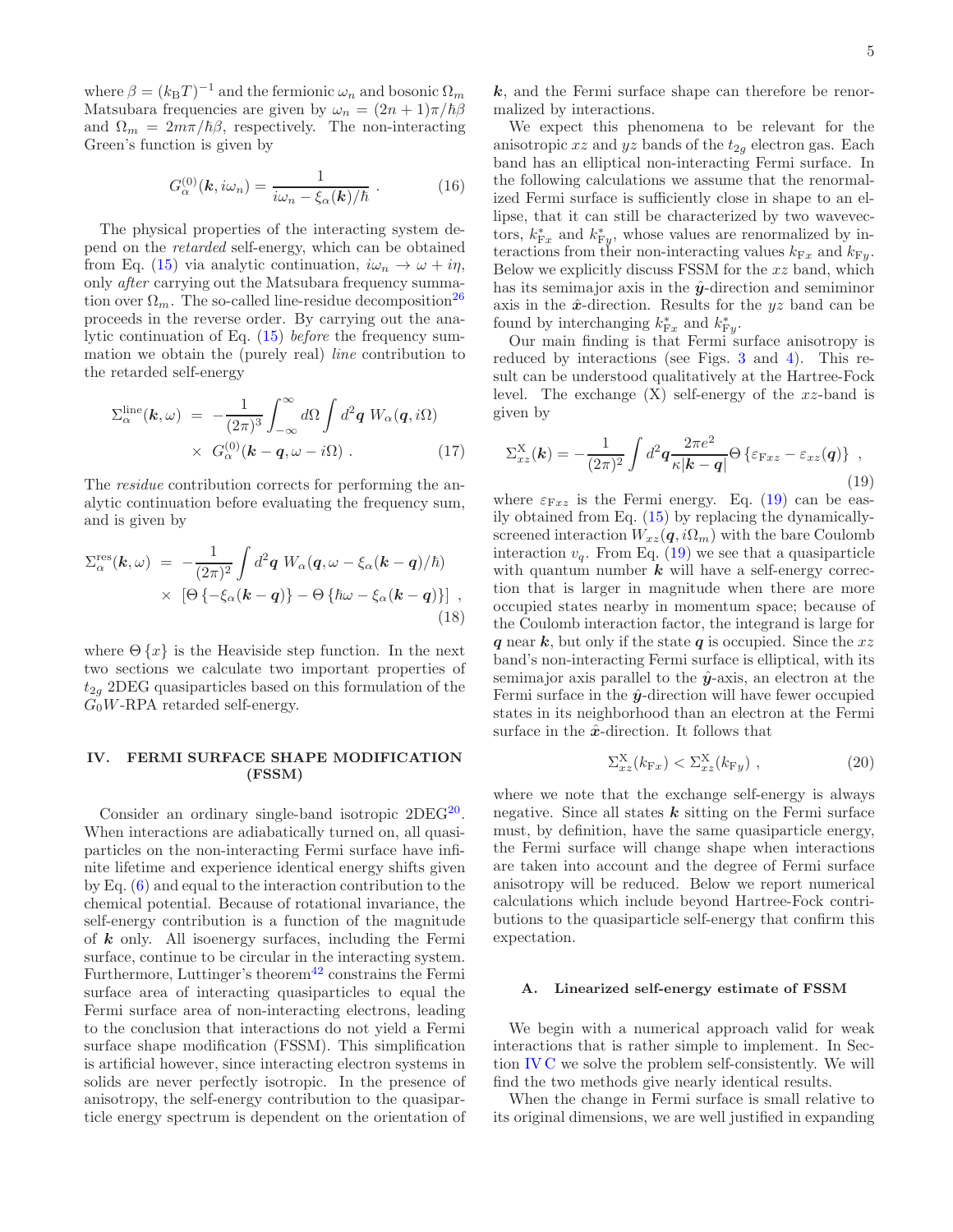Eq. [\(7\)](#page-2-4) to linear-order in  $\delta k_{\rm F} \equiv k_{\rm F}^* - k_{\rm F}$ . In the limit  $\delta k_{\mathrm{F}x}/k_{\mathrm{F}x} \ll 1$  we have

<span id="page-5-1"></span>
$$
\mu = \varepsilon_{xz}(k_{\mathrm{F}x}) + \Sigma_{xz}(k_{\mathrm{F}x}, 0) \n+ \delta k_{\mathrm{F}x} \partial_{k_x} \left[ \varepsilon_{xz}(\boldsymbol{k}) + \Sigma_{xz}(\boldsymbol{k}, 0) \right]_{\boldsymbol{k} = k_{\mathrm{F}x}}.
$$
\n(21)

Similarly for  $\delta k_{\rm Fy}/k_{\rm Fy} \ll 1$  we have

<span id="page-5-2"></span>
$$
\mu = \varepsilon_{xz}(k_{\rm Fy}) + \Sigma_{xz}(k_{\rm Fy}, 0) + \delta k_{\rm Fy} \partial_{k_y} [\varepsilon_{xz}(\boldsymbol{k}) + \Sigma_{xz}(\boldsymbol{k}, 0)]_{\boldsymbol{k} = k_{\rm Fy}} .
$$
 (22)

For fixed total elliptical band density

$$
k_{\rm Fy}\delta k_{\rm Fx} + k_{\rm Fx}\delta k_{\rm Fy} = 0.
$$
 (23)

The three previous equations can be solved for  $\mu$ ,  $\delta k_{\text{F}x}$ , and  $\delta k_{Fy}$  given self-energy values and wavevector derivatives on the non-interacting Fermi surface. In the top and bottom panel of Fig. [3](#page-5-0) we plot  $k_{\text{F}x}^*/k_{\text{F}x}$  and  $k_{\text{F}y}^*/k_{\text{F}y}$  versus an effective interaction strength parameter  $r<sub>s</sub>$  defined following the convention commonly used in the single-band 2DEG literature<sup>[20](#page-14-14)</sup>:

<span id="page-5-3"></span>
$$
n_{xz} = \frac{1}{\pi (a_{\rm B}^* r_{\rm s})^2} \tag{24}
$$

where  $a_{\rm B}^* = \kappa a_{\rm B}/m_{\rm DOS}$  defines the effective (*i.e.* material) Bohr radius,  $a_B$  is the atomic Bohr radius, and  $m_{\text{DOS}} = \sqrt{m_{\text{H}} m_{\text{L}}}$  has been introduced earlier. As expected, we find that interactions tend to reduce the anisotropy of the elliptical bands in the  $t_{2g}$  2DEG. For comparison, we also plot in Fig. [3](#page-5-0) renormalized Fermi wavevectors calculated for a single-band anisotropic 2DEG with energy dispersion given by

$$
\varepsilon(\mathbf{k}) = \frac{\hbar^2 k_x^2}{2m_\text{L}} + \frac{\hbar^2 k_y^2}{2m_\text{H}}\tag{25}
$$

and density  $n = n_{xz}$ .

When  $r_s$  is small, the amount of FSSM is similar in both the  $xz$  band of the  $t_{2g}$  2DEG and in the singleband anisotropic 2DEG. This occurs for two reasons. First,  $\partial_{k_x} \varepsilon_{xz}(\boldsymbol{k})|_{\boldsymbol{k}=\!k_{\text{F}x}}$  and  $\partial_{k_y} \varepsilon_{xz}(\boldsymbol{k})|_{\boldsymbol{k}=\!k_{\text{F}y}}$  are dominant over  $\partial_{k_x} \Sigma_{xz}(\boldsymbol{k},0)|_{\boldsymbol{k}=k_{\text{F}x}}$  and  $\partial_{k_y} \Sigma_{xz}(\boldsymbol{k},0)|_{\boldsymbol{k}=k_{\text{F}y}}$ , respectively, in Eq. [\(21\)](#page-5-1) and Eq. [\(22\)](#page-5-2) when  $r_s \ll 1$ . And second, because the leading-order contribution to the self-energy when  $r_s \ll 1$  is the exchange self-energy of Eq. [\(19\)](#page-4-2), which is equal for both the xz band of the  $t_{2g}$ 2DEG and the single-band anisotropic 2DEG. The small  $r<sub>s</sub>$  limit allows for simple explanation because both systems are weakly interacting and well described at leadingorder by Hartree-Fock.

The situation is more interesting at large values of  $r_s$ where correlation effects are important. Specifically, Figure [3](#page-5-0) suggests that while FSSM in the single-band 2DEG saturates at large  $r<sub>s</sub>$ , FSSM in the anisotropic bands of the  $t_{2g}$  2DEG increases with increasing  $r_s$ . As we discuss in detail in the next section, the difference in FSSM occuring in  $t_{2q}$  system and in the ordinary 2DEG depends sensitively on the influence of the additional screening due to the presence of several occupied bands.



<span id="page-5-0"></span>FIG. 3: (Color online) Fractional change in the xz band's Fermi wavevectors,  $k_{\text{F}x}^*/k_{\text{F}x}$  (top) and  $k_{\text{F}y}^*/k_{\text{F}y}$  (bottom) as a function of interaction strength parameter  $r_s$ . The red curve is for band offset  $\Delta = 35$  meV and layer separation  $d = 10a$ where  $a = 3.9$  Å is the SrTiO<sub>3</sub> lattice constant. The blue curve is for band offset  $\Delta = 200$  meV and layer separation  $d = 2a$ . The dashed green curve is for a single-band anisotropic 2DEG whose  $\hat{x}$ -direction and  $\hat{y}$ -direction non-interacting masses are the same as those of the  $xz$  band in the  $t_{2g}$  2DEG model. For this curve  $r<sub>s</sub>$  is defined from the total density in the single anisotropic band.

#### B. FSSM at low electron density

Given the  $G_0W$ -RPA description of quasiparticles, the principle difference between the anisotropic 2DEG and the xz band of the  $t_{2g}$  2DEG, is that the latter also has electrons occupying the  $yz$  and  $xy$  bands. To understand how these other occupied conduction bands produce additional screening, and how this screening then qualitatively changes FSSM when density is low, in this section we derive analytic expressions for the self-energy and the wavevector derivative of the self-energy evaluated on the Fermi surface, to leading-order in the small-parameter  $1/r_s$ . These expressions reveal the basic physical mechanisms which govern FSSM at large  $r_s$  within  $G_0W$ -RPA theory.

Many of the formulas in this section are written out explicitly for the xz band of the  $t_{2g}$  2DEG, however, analogous expressions for the single-band anisotropic 2DEG can be found by replacing the self-energy of the  $xz$  band with the self-energy of the single-band 2DEG. In our numerical calculations, this is carried out simply by setting to zero the density in the xy and yz bands.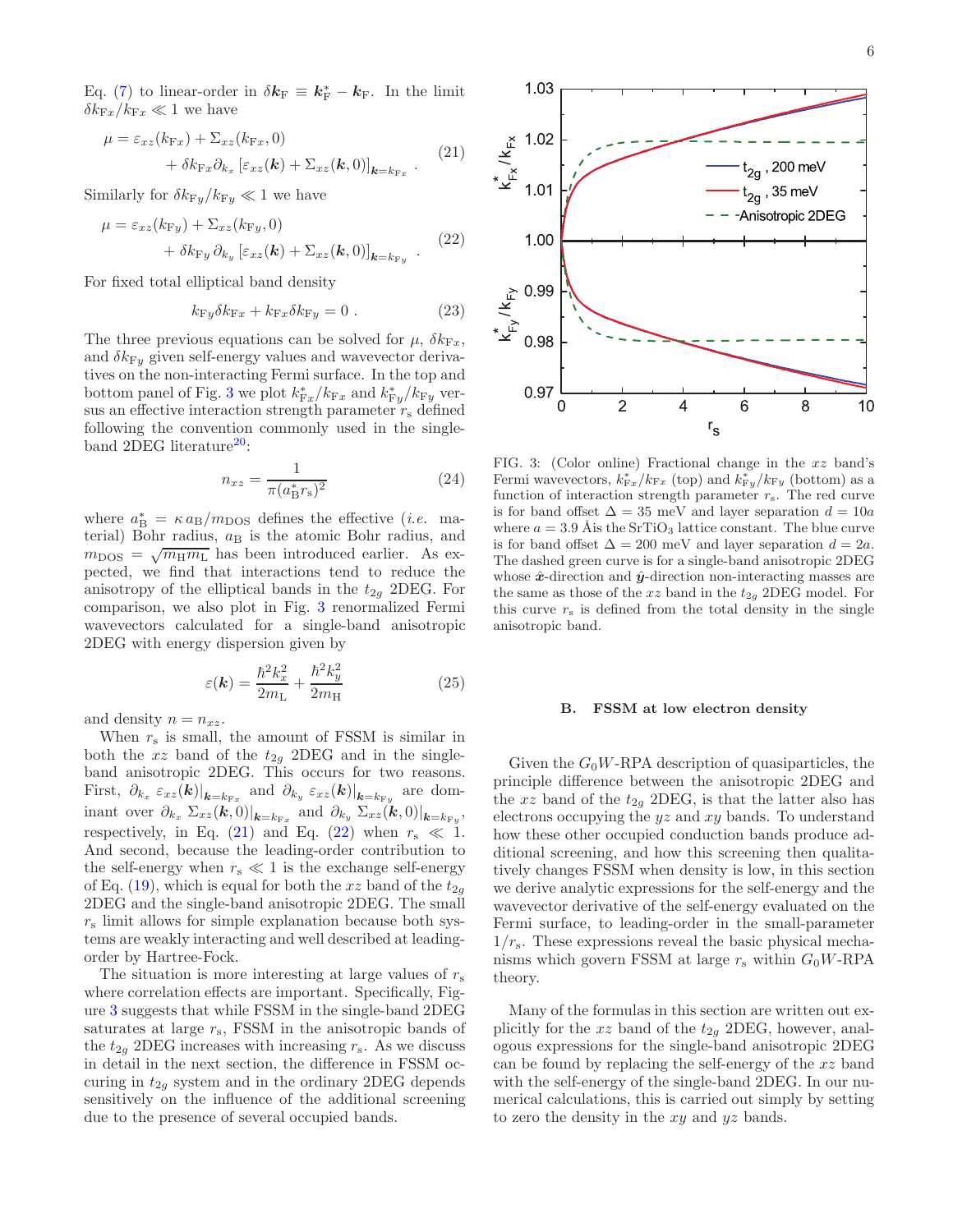We begin by approximating Eq.  $(21)$  and Eq.  $(22)$  as

<span id="page-6-0"></span>
$$
\frac{\delta k_{\mathrm{F}x}}{k_{\mathrm{F}x}} = \frac{1}{2} \frac{\Sigma_{xz}(k_{\mathrm{F}y}, 0) - \Sigma_{xz}(k_{\mathrm{F}x}, 0)}{k_{\mathrm{F}} \partial_k \Sigma_{xz}(k, 0)|_{k=k_{\mathrm{F}}}}
$$
(26)

and

<span id="page-6-1"></span>
$$
\frac{\delta k_{\rm Fy}}{k_{\rm Fy}} = \frac{1}{2} \frac{\Sigma_{xz}(k_{\rm Fx}, 0) - \Sigma_{xz}(k_{\rm Fy}, 0)}{k_{\rm F} \partial_k \Sigma_{xz}(k, 0)|_{k=k_{\rm F}}} \,. \tag{27}
$$

In obtaining Eq.  $(26)$  we made the approximations

$$
\mu - \varepsilon_{xz}(k_{\text{F}x}) - \Sigma_{xz}(k_{\text{F}x}, 0) \to \frac{\Sigma_{xz}(k_{\text{F}y}, 0) - \Sigma_{xz}(k_{\text{F}x}, 0)}{2} \tag{28}
$$

and

$$
\partial_{k_x} \left[ \varepsilon_{xz}(\mathbf{k}) + \Sigma_{xz}(\mathbf{k}, 0) \right]_{\mathbf{k} = k_{\text{F}x}} \to \partial_k \Sigma_{xz}(k, 0) \big|_{k = k_{\text{F}}} \tag{29}
$$

where  $\partial_k \Sigma_{xz}(k,0)$  is calculated using an alternative version of the  $t_{2g}$  2DEG model without anisotropy. Specifically, for this particular quantity we use the isotropic version of Eq.  $(5)$ :

<span id="page-6-7"></span>
$$
\varepsilon_{\alpha}(\mathbf{k}) = \begin{cases}\n\frac{\hbar^2 \mathbf{k}^2}{2m_{\text{L}}} & \text{for} \quad \alpha = xy, \sigma \\
\frac{\hbar^2 \mathbf{k}^2}{2m_{\text{DOS}}} + \Delta & \text{for} \quad \alpha = xz, \sigma \quad (30) \\
\frac{\hbar^2 \mathbf{k}^2}{2m_{\text{DOS}}} + \Delta & \text{for} \quad \alpha = yz, \sigma\n\end{cases}
$$

The xz bands Fermi wavevector in this isotropic version is  $k_{\text{F}} \equiv \sqrt{k_{\text{F}x}k_{\text{F}y}}$ . Analogous approximations were carried out to obtain Eq.  $(27)$ , and we have confirmed numerically that the large  $r_s$  asympotic behavior appearing in Figure [3](#page-5-0) is qualitatively unaltered by these approximations.

In a moment we will explain the differences in FSSM between the single-band anisotropic 2DEG and the  $xz$ band of the  $t_{2q}$  2DEG by separately calculating the numerator and denominator of Eqs. [\(26\)](#page-6-0) and [\(27\)](#page-6-1) to leading-order in powers of  $1/r_s$ . First let us consider a simple scaling argument which highlights the critical role played by non-analyticity in the  $G_0W$ -RPA self-energy of the  $t_{2q}$  2DEG. Consider the following series representation for the self-energy at zero frequency:

<span id="page-6-2"></span>
$$
\Sigma_{xz}(\mathbf{k},0) = \frac{f(\mathbf{k})}{r_s^{\alpha}} + \frac{g(\mathbf{k})}{r_s^{\beta}} + \mathcal{O}\left(\frac{1}{r_s^{\gamma}}\right) + \dots \qquad (31)
$$

where  $\alpha < \beta < \gamma$ . We expect that the leading-order contribution to the numerator of Eqs.  $(26)$  and  $(27)$  comes from the leading-order term in Eq. [\(31\)](#page-6-2) with a coefficient (e.g.  $f(\mathbf{k})$  or  $g(\mathbf{k})$ ) that actually depends on  $\mathbf{k}$ , as opposed to being a constant. Our calculations reveal that  $\partial_k f(\mathbf{k}) = 0$  for both the xz band of the  $t_{2g}$  2DEG and the single-band anisotropic 2DEG, and therefore the leading-order contribution to the numerator of Eqs. [\(26\)](#page-6-0) and [\(27\)](#page-6-1) comes from the sub-leading term in Eq. [\(31\)](#page-6-2):

<span id="page-6-3"></span>
$$
\Sigma_{xz}(k_{\rm Fy}, 0) - \Sigma_{xz}(k_{\rm Fx}, 0) \sim \frac{g(k_{\rm Fy}) - g(k_{\rm Fx})}{r_{\rm s}^{\beta}} \ . \tag{32}
$$

If the  $G_0W$ -RPA self-energy (*i.e.*  $g(\mathbf{k})$ ) is analytic for  $\mathbf{k}$ on the non-interacting Fermi surface, then we can obtain the leading-order term in the  $1/r_s$  series expansion for the denominators of Eqs. [\(26\)](#page-6-0) and [\(27\)](#page-6-1) directly from Eq.  $(31)$ . This gives

<span id="page-6-4"></span>
$$
k_{\rm F} \partial_k \Sigma_{xz}(k,0)|_{k=k_{\rm F}} \sim \frac{g(k_{\rm F})}{r_{\rm s}^{\beta}}\,,\tag{33}
$$

where we have approximated the wavevector derivative of the self-energy by dividing through by the Fermi wavevector  $k_F$ . When Eqs. [\(32\)](#page-6-3) and [\(33\)](#page-6-4) are substituted into Eqs.  $(26)$  and  $(27)$  we obtain a constant,

<span id="page-6-5"></span>
$$
\frac{\delta k_{\text{F}x}}{k_{\text{F}x}} = -\frac{\delta k_{\text{F}y}}{k_{\text{F}y}} = \frac{g(k_{\text{F}y}) - g(k_{\text{F}x})}{2g(k_{\text{F}})},
$$
(34)

which while describing perfectly the saturation of FSSM in the single-band anisotropic 2DEG at large  $r_s$ , fails to describe the  $t_{2g}$  2DEG. As we show explicitly below, the leading-order contribution to the wavevector dependent part of the  $G_0W$ -RPA self-energy of the xz band of the  $t_{2g}$  2DEG is not analytic at the Fermi surface, and therefore the simple arguments leading to Eq. [\(34\)](#page-6-5) do not apply in this case. The origin of this divergence is the long-range of the Coulomb interaction, and is similar to the divergence of the quasiparticle effective mass within Hartree-Fock theory<sup>[20](#page-14-14)</sup>.

We begin by calculating the denominator of Eqs. [\(26\)](#page-6-0) and [\(27\)](#page-6-1) for the single-band 2DEG. Putting wavevectors and frequencies in units of  $k_F$  and  $\hbar k_F^2/m_{\text{DOS}}$ , respectively, we obtain

<span id="page-6-6"></span>
$$
\partial_k \Sigma(k,0)|_{k=k_{\rm F}} = \left(\frac{2a_{\rm B}R{\rm y}}{\pi^2\kappa}\right) \int_0^\infty q dq \int_{-\pi}^{\pi} d\theta \int_0^\infty d\Omega
$$

$$
\times \frac{1/q}{1 + \frac{2^{1/2}r_{\rm s}}{q}\chi^{(0)}(q,i\Omega)} \left(\frac{2q\cos\left[\theta\right]-2}{\left\{q^2 - 2q\cos\left[\theta\right] + 2i\Omega\right\}^2}\right), (35)
$$

where we have removed the  $xz$  subscript from the selfenergy to explicitly indicate we are here considering the single-band 2DEG. The dimensionless Lindhard function  $\chi^{(0)}(q, i\Omega)$  is obtained from the dimensionful form<sup>[20](#page-14-14)</sup> by dividing out the negative density-of-states. We must now consider how to extract the leading-order in powers of  $1/r_s$  term in Eq. [\(35\)](#page-6-6). Physically speaking, a quasiparticle at momentum  $\hbar k$  and energy  $\hbar \omega$  acquires its self-energy by making virtual transitions to intermediate states of momentum  $\hbar \mathbf{k} - \hbar \mathbf{q}$  and energy  $\hbar \omega - \hbar \Omega$ , and back. This picture is motivated by the Feynman diagram for the  $G_0W$ -RPA self-energy and its mathematical representation, Eq. [\(15\)](#page-3-5). The available phase-space for virtual transitions in which the momentum and energy transferred is on the order of the Fermi momentum and Fermi energy, respectively, scales like  $k_{\rm F}^4 \propto 1/r_{\rm s}^4$ , and vanishes swiftly in the limit of low density. Therefore the leading-order in powers of  $1/r_s$  term from Eq. [\(35\)](#page-6-6) instead comes from  $|q| \gg 1$  and  $\Omega \gg 1$ . In this limit the dimensionless Lindhard function has a particularly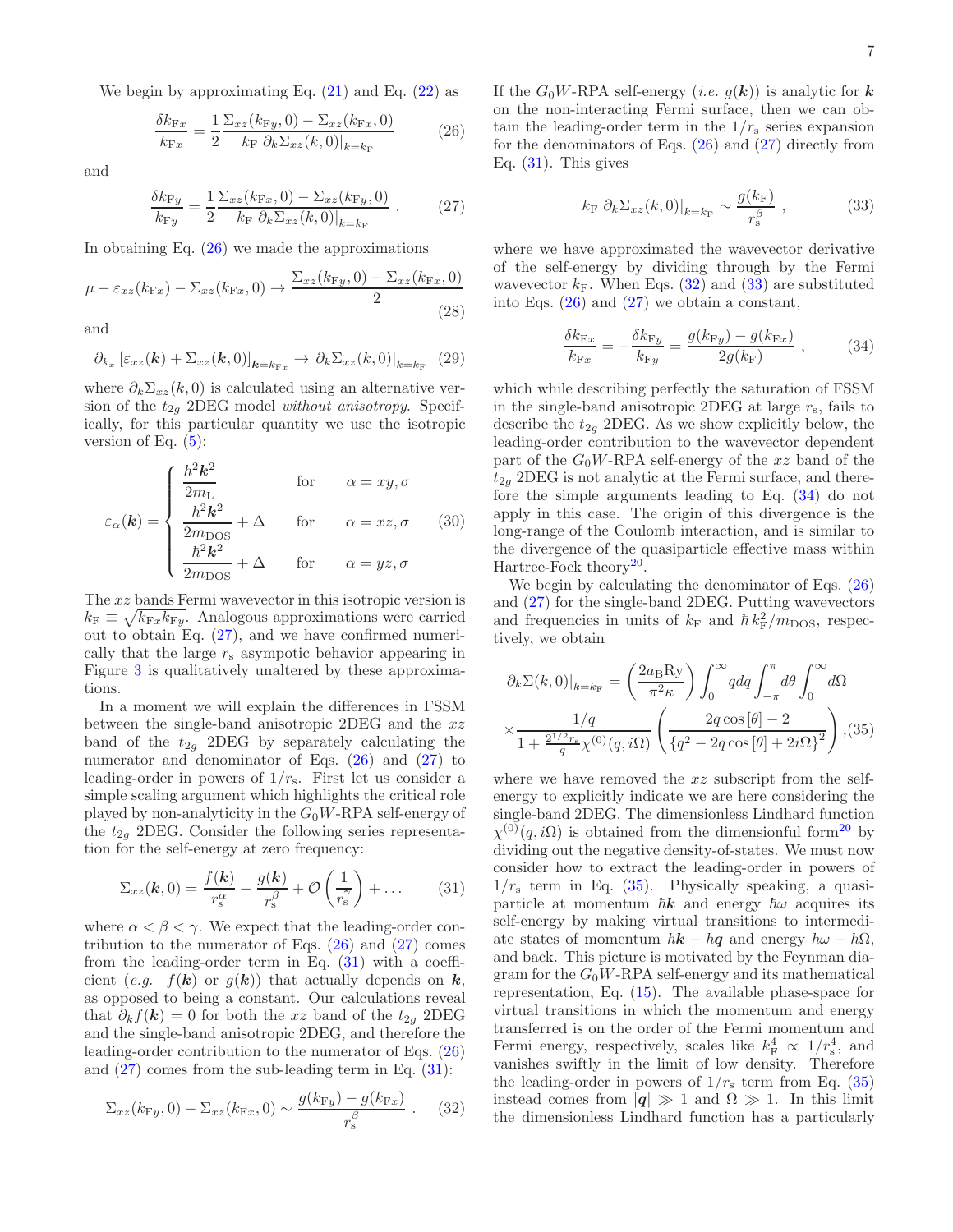simple form $20$ 

$$
\chi^{(0)}(q, i\Omega) \to \frac{2q^2}{q^4 + 4\Omega^2} \ . \tag{36}
$$

After expanding Eq. [\(35\)](#page-6-6) to leading-order in the small parameter  $\cos(\theta)/q$  we obtain an expression which can be evaluated analytically. We then find

<span id="page-7-2"></span>
$$
\partial_k \Sigma(k,0)|_{k=k_{\rm F}} = \left(\sqrt{\frac{2}{\pi}} \frac{\Gamma\left[\frac{1}{3}\right] \Gamma\left[\frac{7}{6}\right] a_{\rm B} R y}{\kappa}\right) \frac{1}{r_{\rm s}^{1/3}} \quad (37)
$$

where  $\Gamma[x]$  is the Euler gamma function. Next we evaluate the numerator of Eqs.  $(26)$  and  $(27)$  for the singleband anisotropic 2DEG. Following similar steps, and expanding the self-energy to leading-order in  $\zeta \equiv m_{\rm H}/m_{\rm L}$ about  $\zeta = 1$  we obtain

<span id="page-7-3"></span>
$$
\Sigma(k_{\text{Fy}}, 0) - \Sigma(k_{\text{Fx}}, 0) = -\left(\frac{8\,\Gamma\left[\frac{7}{6}\right]\Gamma\left[-\frac{8}{3}\right]\bar{m}_{\text{DOS}}R\mathbf{y}}{81\sqrt{\pi}\kappa^2}\right) \times \frac{\zeta - 1}{r_s^{4/3}},\tag{38}
$$

where  $\bar{m}_{\text{DOS}} = m_{\text{DOS}}/m$  and m is the bare electron mass in vacuum. We have successfully compared both Eqs.  $(37)$  and  $(38)$  against the full  $G_0W$ -RPA numerical calculations, and when these expressions are substituted into Eqs. [\(26\)](#page-6-0) and [\(27\)](#page-6-1) we confirm that FSSM in the single-band anisotropic 2DEG saturates at large  $r_s$ .

Let us now move on to considering the leading-order in  $1/r_s$  expressions for the numerator and denominator of Eqs. [\(26\)](#page-6-0) and [\(27\)](#page-6-1) for the xz band of the  $t_{2g}$  2DEG. Once again, phase-space considerations for virtual transitions suggest that the most important  $\hbar q$  and  $\hbar \Omega$  are large on the scale of the xz band's Fermi momentum and Fermi energy, respectively. As a result, the RPA screened Coulomb interaction is accurately approximated by a simplified version of the dielectric function given in Eq. [\(14\)](#page-3-3) which neglects  $\chi_{xz}^{(0)}(q,i\Omega)$  and  $\chi_{yz}^{(0)}(q,i\Omega)$  compared to  $\chi_{xy}^{(0)}(q,i\Omega)$ . It is useful to define the dimensionless interaction parameter  $R_s$ , which is analogous to Eq.  $(24)$  but describes the density in the xy band

<span id="page-7-8"></span>
$$
n_{xy} = \frac{1}{\pi (a_{\text{B}xy}^* R_{\text{s}})^2} \,. \tag{39}
$$

Here  $a_{\text{Bxy}}^* = \kappa a_\text{B}/m_\text{L}$  defines the effective Bohr radius appropriate for the  $xy$  band. In the limit of a large energy offset,  $\Delta$ , between the bottom of the xz and yz bands and the bottom of the xy band (i.e.  $R_s \ll 1$ ), we are justified in approximating  $\chi_{xy}^{(0)}(q, i\Omega)$  by its long wavelength limit. As detailed in the Appendix, we then find

<span id="page-7-4"></span>
$$
\partial_k \Sigma_{xz}(k,0)|_{k=k_F} = -\left(\frac{a_B m_L R y}{2\pi \kappa m_{\text{DOS}}}\right)
$$

$$
\times \frac{R_s}{r_s} \ln \left[\frac{\kappa^2}{2\bar{m}_L} \Delta + \frac{m_{\text{DOS}}}{m_L} \frac{1}{r_s^2}\right](40)
$$

where  $\Delta$  is in units of Rydbergs and  $\bar{m}_{\text{L}} = m_{\text{L}}/m$ . Similar approximations allow us to evaluate the numerator of Eqs. [\(26\)](#page-6-0) and [\(27\)](#page-6-1):

<span id="page-7-5"></span>
$$
\Sigma_{xz}(k_{\text{F}y},0) - \Sigma_{xz}(k_{\text{F}x},0) = \left(\frac{2^{3/2}\bar{m}_{\text{DOS}}R\mathbf{y}}{\pi^2\kappa^2}\right)\mathcal{F}(\zeta)\frac{R_{\text{s}}}{r_{\text{s}}^2} \tag{41}
$$

where the function  $\mathcal{F}(\zeta)$  can be written in terms of complete elliptic integrals and is given explicitly in the Appendix. After substituting Eqs. [\(40\)](#page-7-4) and [\(41\)](#page-7-5) into Eqs.  $(26)$  and  $(27)$  we find that FSSM in the elliptical bands of the  $t_{2g}$  2DEG grows (sublinearly) with increasing  $r_s$  until the density in these bands is so low that  $m_{\text{DOS}}/(m_{\text{L}}r_{\text{s}}^2) \ll \kappa^2 \Delta/(2\bar{m}_{\text{L}})$ , at which point FSSM in the elliptic bands of the  $t_{2g}$  2DEG also saturates. Numerical calculations show that FSSM of the elliptic bands does indeed saturate for values of  $r_s$  much greater than those shown in Figure [3.](#page-5-0) The presence of the logarithmic factor in Eq.  $(40)$  is a signature of the non-analyticity of the xz band's  $G_0W$ -RPA self-energy when  $R_s \ll 1$ , and gives a simple explanation for FSSM in the elliptical bands of the  $t_{2g}$  2DEG when  $r_s$  is large.

#### <span id="page-7-1"></span>C. Self-consistent calculation of FSSM

Finally, to confirm the FSSM results in Section [IV A,](#page-4-3) and also to check the validity of assuming that FSSM is small, we solve for the xz band's renormalized Fermi surface by self-consistently solving the two equations

<span id="page-7-6"></span>
$$
\mu = \varepsilon_{xz}(k_{\mathrm{F}x}^*) + \mathrm{Re}\Sigma_{xz}(k_{\mathrm{F}x}^*, 0) \tag{42}
$$

and

<span id="page-7-7"></span>
$$
\mu = \varepsilon_{xz}(k_{\mathrm{F}y}^*) + \mathrm{Re}\Sigma_{xz}(k_{\mathrm{F}y}^*, 0) \ . \tag{43}
$$

The numerical solution follows simply by iteratively solving the above two equations while forcing the  $k$ -space area of the xz band to remain constant. In the top and bottom panels of Fig. [4](#page-8-0) we plot  $k_{F_x}^*/k_{F_x}$  and  $k_{F_y}^*/k_{F_y}$ versus  $r_s$ . Clearly the conclusions of Section IV  $\AA$  are confirmed.

We now turn our attention to understanding how interactions effect the quasiparticle effective mass.

#### <span id="page-7-0"></span>V. QUASIPARTICLE EFFECTIVE MASS

Just as the free-space electron mass is renormalized by the periodic crystal potential of a solid, it can further be renormalized by the presence of electron-electron in-teractions<sup>[19](#page-14-13)[,20](#page-14-14)</sup>. In both cases, the renormalized mass is defined so that the single-particle excitation energies are well approximated by the non-interacting kinetic energy formula with the bare mass replaced by the renormalized mass. In the  $t_{2g}$  2DEG, the effect of the crystal potential is already captured by Eq.  $(5)$ . To evaluate the effect of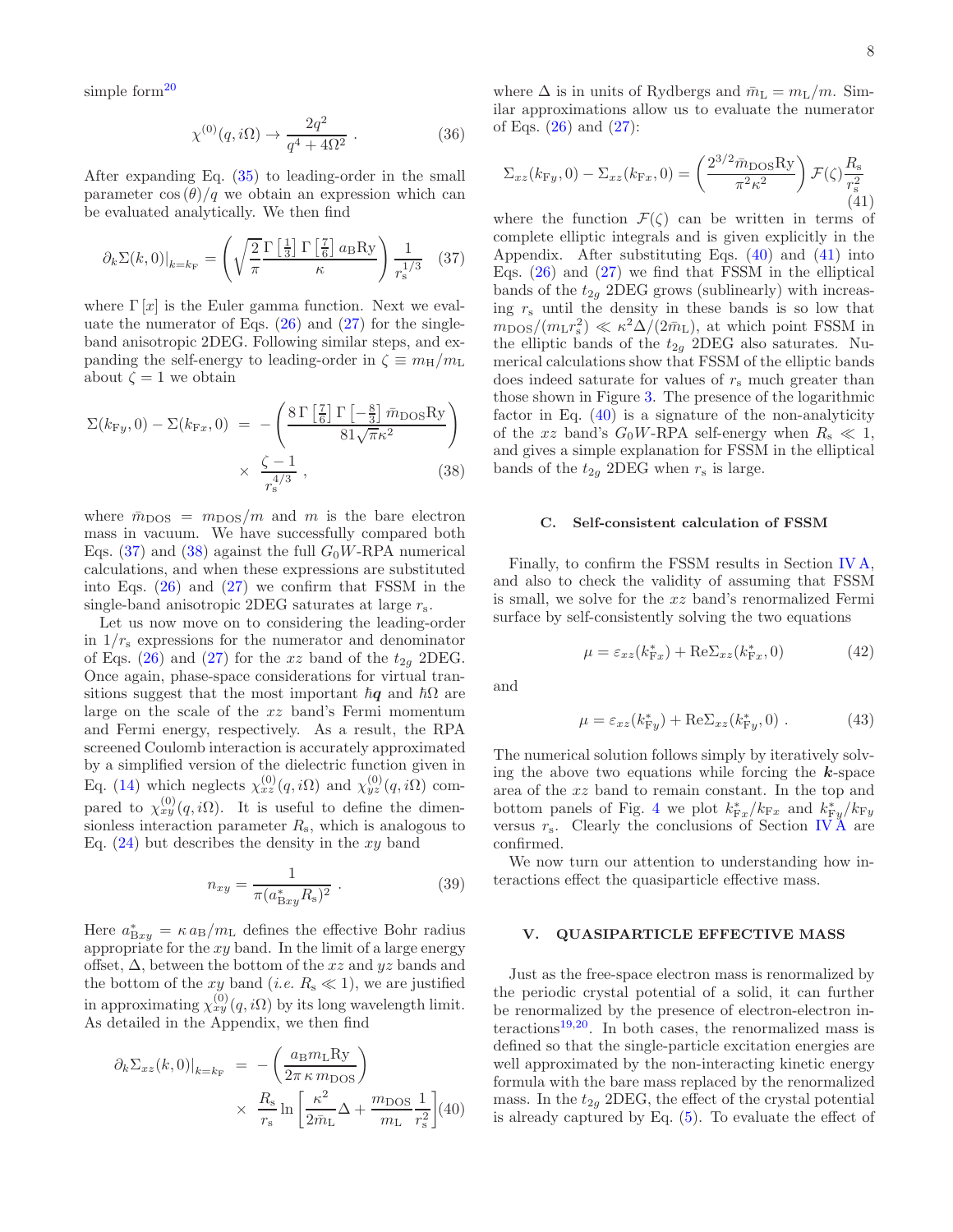

9



<span id="page-8-0"></span>FIG. 4: (Color online) Same as Fig. [3,](#page-5-0) but calculated by the self-consistent solution of Eqs.  $(42)$  and  $(43)$ , rather than using the linearized Eqs.  $(26)-(27)$  $(26)-(27)$ .

electron-electron interactions on the  $t_{2g}$  2DEG quasiparticle mass values, we expand the quasiparticle excitation energy about the renormalized Fermi surface:

$$
\mathcal{E}_{\alpha}(\mathbf{k}) = (\mathbf{k} - \mathbf{k}_{\mathrm{F}\alpha}^{*}) \cdot \nabla_{\mathbf{k}} \mathcal{E}_{\alpha}(\mathbf{k})|_{\mathbf{k} = \mathbf{k}_{\mathrm{F}\alpha}^{*}} + \mathcal{O}(\delta \mathbf{k}^{2}) \ . \tag{44}
$$

We focus on the quasiparticle mass of the xz band for which the  $\hat{x}$ -direction bare mass is  $m<sub>L</sub>$  (including the effect of the periodic crystal potential but not yet including electron-electron interactions) and the  $\hat{y}$ -direction bare mass is  $m_{\rm H}$ .

The renormalized light and heavy masses can be calculated using

$$
m_{\rm L}^* = \frac{\hbar^2 k_{\rm Fx}^*}{[d\mathcal{E}_{xz}(\mathbf{k})/dk_x]_{\mathbf{k} = k_{\rm Fx}^*}}
$$
(45)

and

$$
m_{\rm H}^* = \frac{\hbar^2 k_{\rm Fy}^*}{\left[d\mathcal{E}_{xz}(\mathbf{k})/dk_y\right]_{\mathbf{k}=k_{\rm Fy}^*}} \ . \tag{46}
$$

Using Eq. [\(6\)](#page-2-2) relating the quasiparticle energy to the selfenergy, we find the following relationship between the self-energy and the quasiparticle masses,

<span id="page-8-3"></span>
$$
\frac{m_{\rm L}^*}{m_{\rm L}} = \frac{1 - \hbar^{-1} \partial_{\omega} \text{Re} \Sigma_{xz} (k_{\rm F}^* \omega)|_{\omega=0}}{1 + (m_{\rm L}/\hbar^2 k_{\rm Fx}^*) \partial_{k_x} \text{Re} \Sigma_{xz} (\mathbf{k}, 0)|_{\mathbf{k} = k_{\rm Fx}^*}} \tag{47}
$$

and

<span id="page-8-4"></span>
$$
\frac{m_{\rm H}^*}{m_{\rm H}} = \frac{1 - \hbar^{-1} \partial_{\omega} \text{Re} \Sigma_{xz} (k_{\rm Fy}^*, \omega) |_{\omega=0}}{1 + \left( m_{\rm H} / \hbar^2 k_{\rm Fy}^* \right) \partial_{k_y} \text{Re} \Sigma_{xz} (\boldsymbol{k}, 0) |_{\boldsymbol{k} = k_{\rm Fy}^*}} \ . \tag{48}
$$

The right-hand-sides of these equations can be evaluated using the  $G_0W$ -RPA approximation for the self-energy.

## <span id="page-8-2"></span>A. Quasiparticle effective mass at high densities

Before presenting our numerical results, we briefly consider the high-density (small  $r_s$ ) limit where analytic results for the quasiparticle mass can be obtained. These results will offer insight into the physical processes which renormalize the electron mass.

We start by simplifying the  $t_{2g}$  model slightly to make the derivation tractable. We take the  $xz$  and  $yz$  bands to be isotropic with mass  $m_{\text{DOS}} = \sqrt{m_{\text{H}} m_{\text{L}}}$  as in Eq. [\(30\)](#page-6-7). The influence of anisotropy on the quasiparticle mass is isolated and studied in Section  $VB$ , but we neglect it here. In this section it is advantageous to work with the zero-temperature formalism of many-body pertur-bation theory<sup>[41](#page-14-33)</sup>. In units of effective Rydbergs,  $Ry^* =$  $(m_{\text{DOS}}/\kappa^2)$ Ry, the  $G_0W$ -RPA self-energy of the xz band is

<span id="page-8-1"></span>
$$
\Sigma_{xz}(\mathbf{k}, \omega) = -\frac{\sqrt{2}}{\pi r_s} \int d^2 \mathbf{q} \int_{-\infty}^{\infty} \frac{d\Omega}{2\pi i} W_{xz}(\mathbf{q}, \Omega) \times G_{xz}^{(0)}(\mathbf{k} + \mathbf{q}, \omega + \Omega) , \qquad (49)
$$

where we are now using dimensionless frequencies  $(\omega, \Omega)$ and wavevectors  $(q, k)$  by expressing them in units of  $2\varepsilon_{\text{F}xz}/\hbar$  and  $k_{\text{F}xz}$ , respectively. We define  $r_s$  here as in Eq. [\(39\)](#page-7-8). The dimensionless Green's function is

$$
G_{xz}^{(0)}(\mathbf{k}+\mathbf{q},\omega+\Omega) = \frac{1}{\omega+\Omega-\left(\frac{|\mathbf{k}+\mathbf{q}|^2}{2}+\bar{\Delta}\right)+i\eta}
$$
(50)

where the limit  $\eta \to 0^+$  is implied for  $|\mathbf{k} + \mathbf{q}| > k_{\text{F}xz}$ and  $\eta \to 0^-$  for  $|\mathbf{k} + \mathbf{q}| < k_{Fxz}$ . Here  $\bar{\Delta}$  is the band offset between the  $xz$  and  $yz$  bands and the  $xy$  band in units of  $2\varepsilon_{\text{F}xz}$ . Recent tight-binding calculations<sup>[21](#page-14-15)</sup> of SrTiO<sub>3</sub> heterostructures suggest that the spatial separation d becomes small at large electron densities. In the limit  $k_{Fxz}d \ll 1$ , the dimensionless RPA screened interaction of Eq. [13](#page-3-0) reduces to

$$
\frac{1}{q + \sqrt{2}r_s \left[ \zeta^{-1/2} \chi_{xy}^{(0)}(\lambda q, \lambda^2 \Omega) + \chi_{yz}^{(0)}(q, \Omega) + \chi_{xz}^{(0)}(q, \Omega) \right]}
$$
(51)

where we have defined  $\lambda = k_{Fxz}/k_{Fxy}$  and  $\zeta = m_H/m_L$ has been introduced earlier. The density-response functions,  $\chi_{\alpha}^{(0)}$ , are dimensionless here and are obtained from the dimensionful functions<sup>[20](#page-14-14)</sup> by dividing by the negative density-of-states of the  $\alpha'$ th band.

Since the kinetic energy scales as  $1/r_s^2$  and the Coulomb interaction energy scales as  $1/r_s$ , electron gases are weakly interacting in the high density (small  $r_s$ ) limit. We are then justified in ignoring the self-consistent nature of Eq. [\(6\)](#page-2-2) for the quasiparticle excitation energy and we can apply the "on-shell" approximation

$$
\mathcal{E}_{xz}(k) \simeq \varepsilon_{xz}(k) + \text{Re}\Sigma_{xz}(k, \varepsilon_{xz}(k)/\hbar) - \mu . \qquad (52)
$$

The inverse of the xz band's quasiparticle mass enhance-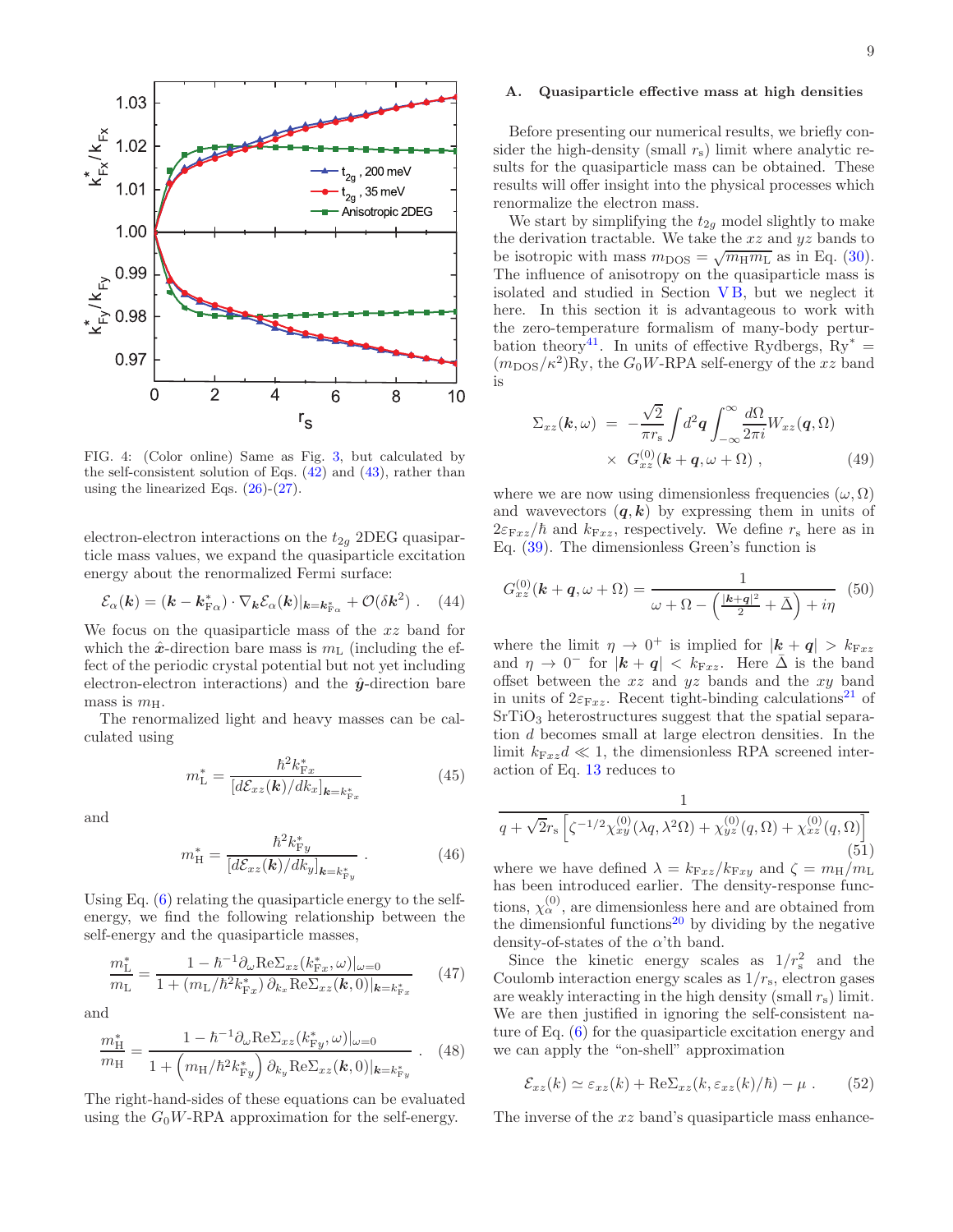ment factor is then given by

<span id="page-9-2"></span>
$$
\frac{m_{xz}}{m_{xz}^*} = 1 + \frac{r_s^2}{4} \left[ \frac{\partial}{\partial k} \text{Re} \Sigma_{xz}(k, \varepsilon_{xz}(k)) \right]_{k=1} . \tag{53}
$$

To evaluate the wavevector derivative of the self-energy we need the derivative of the Green's function. Evaluating this on the Fermi surface we find

<span id="page-9-1"></span>
$$
\frac{\partial}{\partial k} G_{xz}^{(0)}(\mathbf{k} + \mathbf{q}, \varepsilon(k) + \Omega) \Big|_{k=1}
$$
\n
$$
= -2\pi i \delta(1 - |\hat{\mathbf{k}} + \mathbf{q}|) \delta(\Omega) \left[ (\hat{\mathbf{k}} + \mathbf{q}) \cdot \hat{\mathbf{k}} \right]
$$
\n
$$
+ (\hat{\mathbf{k}} \cdot \mathbf{q}) \left[ G_{xz}^{(0)}(\hat{\mathbf{k}} + \mathbf{q}, \varepsilon(1) + \Omega) \right]^2 ,
$$
\n(54)

where  $\hat{k} = k/k$  is a unit vector. The first term on the right-hand side of Eq.  $(54)$  gives the leading order in  $r_s$ contribution to the quasiparticle mass. The remaining integrations in Eq. [\(49\)](#page-8-1) can be performed analytically. After substituting the result into Eq.  $(53)$ , we obtain the inverse quasiparticle mass to  $\mathcal{O}(r_s)$ :

<span id="page-9-3"></span>
$$
\frac{m_{xz}}{m_{xz}^*} = 1 - \frac{r_s}{\pi\sqrt{2}} \ln\left(\frac{r_s\delta}{2\sqrt{2}}\right) - \frac{\sqrt{2}r_s}{\pi} \tag{55}
$$

where  $\delta \equiv (\zeta^{-1/2} + 2)$ . The expression appropriate to a single-band 2DEG is found by taking the limit  $\delta \rightarrow 1$ , which we have confirmed by comparing with full  $G_0W$ -RPA numerical calculations. The effective mass enhancement factor, which is given by the inverse of Eq. [\(55\)](#page-9-3), is shown in Fig. [5.](#page-9-4)

As the inset to Fig. [5](#page-9-4) shows, the small  $r_s$  expres-sion [\(55\)](#page-9-3) is only quantitatively useful for  $r_s \lesssim 0.1$ . It does, however, offer useful qualitative insight into the role of screening on the quasiparticle mass. Physically, the renormalization of the electron mass derives from screened exchange scattering processes (see Fig. [2\)](#page-3-4) between the quasiparticle whose mass is under investigation, and other quasiparticles in the Fermi sea. Because of the Dirac delta functions in Eq. [\(54\)](#page-9-1), the leading order contribution comes from scattering amongst quasiparticles restricted to the Fermi surface, just as in the threedimensional electron  $\text{gas}^{43,44}$  $\text{gas}^{43,44}$  $\text{gas}^{43,44}$  $\text{gas}^{43,44}$ . For this reason, the presence of electrons in the  $xy$  and  $yz$  bands enters Eq. [\(55\)](#page-9-3) only through their band-resolved density-of-states evaluated at the Fermi surface. The xy band's finite densityof-states contributes the factor  $\zeta^{-1/2}$  in the definition of  $\delta$ , while the yz band's density-of-states contributes half of the factor of 2 in the definition of  $\delta$  (the other half comes from screening by the xz band's own electrons).

If we identify the above derivation as a simple application of first-order perturbation theory, but with the unscreened Coulomb interaction replaced with a Thomas-Fermi  $(TF)$  screened interaction<sup>[20](#page-14-14)</sup> (to which it is indeed equivalent), then we can understand in simple terms how increased screening acts to increase the quasiparticle mass. First consider that we know the exchange contribution to the self-energy tends to reduce the effective mass (in fact, the exchange level self-energy yields



<span id="page-9-4"></span>FIG. 5: (Color online) The leading-order-in- $r_s$  quasiparticle mass enhancement factor (*i.e.* the inverse of Eq.  $(55)$ ) is plotted for  $r_s < 1$ . The dashed red line shows the result for a isotropic single-band 2DEG, and the solid blue line shows the result for the xz-band of the  $t_{2q}$  2DEG, which also includes the effect of screening by electrons in the  $yz$  and  $xy$ bands. The Thomas-Fermi screened electron-electron interaction gives the leading-order contribution to quasiparticle mass enhancement at small  $r<sub>s</sub>$  (high density). The presence of multiple filled bands in the  $t_{2g}$  2DEG yields a larger Thomas-Fermi screening wavevector, and therefore a larger quasiparticle mass enhancement than in a single-band 2DEG.

quasiparticles with zero effective mass), so if a increase in the screening wavevector acts to reduce the exchange energy, then it will also have the effect of enhancing the quasiparticle mass. The unscreened exchange self-energy in Eq. [\(19\)](#page-4-2) for an electron of wavevector  $\boldsymbol{k}$  is a sum over occupied states  $q$  of the bare amplitude  $v_{|\mathbf{k}-\mathbf{q}|} = 2\pi e^2/(\kappa |\mathbf{k}-\mathbf{q}|)$ . When we include a TF screening wavevector  $\kappa_{\text{TF}}$  (which is proportional to the total density-of-states at the Fermi surface), the bare amplitude is replaced by  $v_{|\mathbf{k}-\mathbf{q}|} \to 2\pi e^2/(\kappa|\mathbf{k}-\mathbf{q}| + \kappa \kappa_{\text{TF}}),$ which is smaller for all values of  $q$  to be summed over. Indeed, the larger  $\kappa_{\text{TF}}$  is (more specifically, the more electrons present at the Fermi surface), the smaller the TF self-energy. It is in this way that the  $xy$  and  $yz$ band's electrons act to increase the xz band's quasiparticle masses.

#### <span id="page-9-0"></span>B. The role of anisotropy

Before presenting our numerical results for the  $t_{2g}$ 2DEG, let us illustrate the general effect of band anisotropy on the quasiparticle mass in a simpler case. To seperate out this effect, we consider a single-band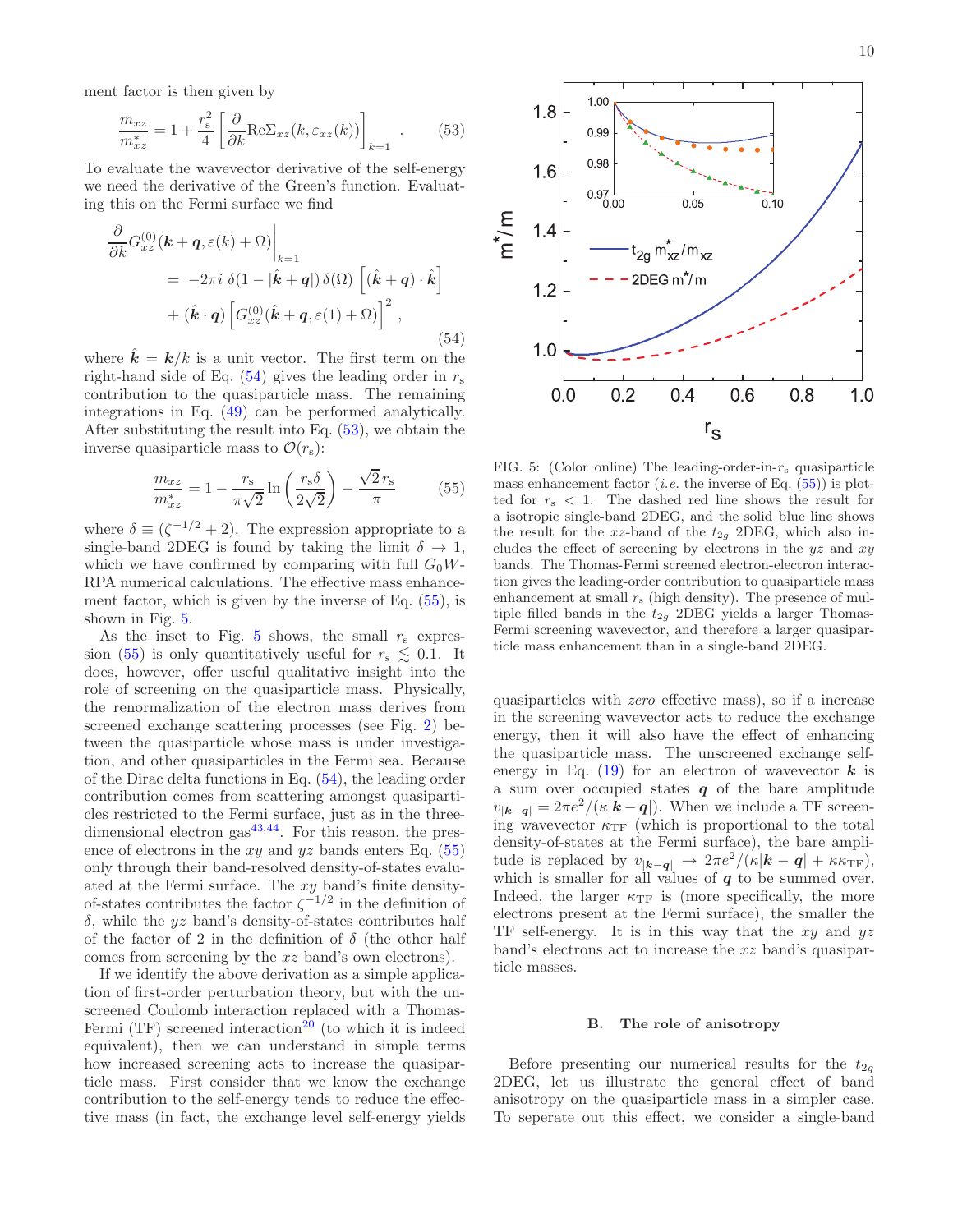

<span id="page-10-0"></span>FIG. 6: (Color online) The quasiparticle mass enhancement factor of a isotropic single-band 2DEG (brown dashed line) compared against the light (purple) and heavy (green) quasiparticle mass enhancemnet factors of an anisotropic singleband 2DEG.

anisotropic 2DEG with the following non-interacting band structure

<span id="page-10-2"></span>
$$
\varepsilon(\mathbf{k}) = \frac{\hbar^2 k_x^2}{2m_\text{L}} + \frac{\hbar^2 k_y^2}{2m_\text{H}}.\tag{56}
$$

We define the heavy and light quasiparticle mass factors  $m_{\rm H}^*/m_{\rm H}$  and  $m_{\rm L}^*/m_{\rm L}$  as above, and plot them in Fig. [6](#page-10-0) against  $r_s$ . Here  $r_s$  is defined as in Eq. [\(39\)](#page-7-8) but with  $n_{xz}$ replaced by the total density of the single band. We also plot the quasiparticle mass factor  $m^*/m$  for an isotropic two-dimensional electron gas for comparison. We find that  $m_{\text{L}}^{*}/m_{\text{L}}$  ( $m_{\text{H}}^{*}/m_{\text{H}}$ ) is enhanced (reduced) compared to the isotropic 2DEG mass enhancement factor  $m^*/m$ at all values of  $r_s$ , or equivalently, total 2DEG density.

To understand these results it is again helpful to consider the small  $r_s$  regime where the effective mass enhancement is governed by the TF screened self-energy. Consider first a single isotropic band with dispersion  $\varepsilon(k) = \hbar^2 k$  $\sqrt{m_{\text{H}}m_{\text{L}}}$ . The isotropic 2DEG mass enhancement factor in the TF approximation can be written as

<span id="page-10-1"></span>
$$
\frac{m_{\text{DOS}}^*}{m_{\text{DOS}}} = \frac{1}{1 + \delta v_{\text{F}}^*/v_{\text{F}}},\tag{57}
$$

where  $v_F = \hbar k_F/m_{\text{DOS}}$  is the non-interacting band velocity at the Fermi energy, and the interaction contribution to the renormalized quasiparticle velocity at the Fermi energy is given by

$$
\delta v_{\rm F}^* = v_{\rm F}^* - v_{\rm F} = \hbar^{-1} \left[ \partial_k \Sigma^{\rm TF}(\mathbf{k}) \right]_{\mathbf{k} = k_{\rm F}} \ . \tag{58}
$$

The TF self-energy of a single-band isotropic 2DEG is given by

$$
\Sigma^{\rm TF}(\mathbf{k}) = -\frac{1}{(2\pi)^2} \int d^2 \mathbf{q} \frac{2\pi e^2}{\kappa \left( |\mathbf{k} - \mathbf{q}| + \kappa_{\rm TF} \right)} \times \Theta \left\{ \varepsilon_{\rm F} - \varepsilon(\mathbf{q}) \right\} \tag{59}
$$

where the TF screening wavevector is defined

$$
\kappa_{\rm TF} = \frac{2\pi e^2}{\kappa} N(0) \ . \tag{60}
$$

Here  $N(0)$  is the total density-of-states at the Fermi surface. The quasiparticle mass enhancement factor calculated in this way is shown in Fig. [5.](#page-9-4) Next consider keeping the density  $(r<sub>s</sub>)$  constant while introducing anisotropy in this single-band 2DEG by slowly deforming the shape of the Fermi surface from a circle to an ellipse with semimajor (semiminor) axes  $k_{F_y}$  ( $k_{F_x}$ ). The non-interacting dispersion of the anisotropic band is given by  $\varepsilon(\mathbf{k}) = \hbar^2 k_x^2/(2m_{\rm L}) + \hbar^2 k_y^2/(2m_{\rm H})$  and the TF approximation for the light quasiparticle mass enhancement factor  $m_{\text{L}}^{*}/m_{\text{L}}$  can be found from Eq. [\(57\)](#page-10-1) by replacing  $v_F = \hbar k_F/m_{\text{DOS}}$  with  $v_{Fx} = \hbar k_{Fx}/m_L$ , and also replacing  $\delta v_{\rm F}^* = \hbar^{-1} \left[ \partial_k \Sigma^{\rm TF}({\bf k}) \right]_{{\bf k} = k_{\rm F}}$  with  $\delta v_{\rm Fx}^* =$  $\hbar^{-1}\left[\partial_{k_x}\Sigma^{\rm TF}(\boldsymbol{k})\right]_{\boldsymbol{k}=\boldsymbol{k}_{\mathrm{F}x}}\!\!:$ 

$$
\frac{m_{\rm L}^*}{m_{\rm L}} = \frac{1}{1 + \delta v_{\rm Fx}^*/v_{\rm Fx}} \ . \tag{61}
$$

By examining separately how the introduction of band anisotropy changes  $\delta v_{\mathrm{F}x}^*$  relative to  $\delta v_{\mathrm{F}}^*$ , and  $v_{\mathrm{F}x}$  relative to  $v_F$ , we can identify the most important factor leading to  $m_{\text{L}}^{*}/m_{\text{L}} > m_{\text{DOS}}^{*}/m_{\text{DOS}}$  for a given  $r_{\text{s}}$ . Because the quasiparticle state at the Fermi surface in the light mass direction  $(k_x = k_{Fx}, k_y = 0)$  has more occupied states near it in momentum space when anisotropy is present, the TF self-energy of this state is increased in magnitude. Furthermore, since the TF self-energy acts to increase the quasiparticle velocity  $(i.e.$  decrease the quasiparticle mass, as shown in the previous section), it follows that  $\delta v_{\text{F}x}^* > \delta v_{\text{F}}^*$ . Thus electron-electron interactions tend to reduce  $m^*_{\text{L}}/m_{\text{L}}$  below  $m^*_{\text{DOS}}/m_{\text{DOS}}$  for a given value of  $r_{\text{s}}$ . Despite this, the opposite occurs in Fig. [6.](#page-10-0) The reason is that the band velocity  $v_{Fx} = \hbar k_{Fx}/m_{L}$  also enters the expression for the quasiparticle mass enhancement factor  $m^*_{\rm L}/m_{\rm L}$ , and for a fixed density we find  $v_{\rm Fx} > v_{\rm F}$ , which tends to enhance  $m^*_{\rm L}/m_{\rm L}$  above  $m^*_{\rm DOS}/m_{\rm DOS}$ . This latter effect is larger, and so while the change in quasiparticle velocity in the light mass direction is increased by anisotropy, the accompanying increase in band velocity is larger and results in  $m^*_{\text{L}}/m_{\text{L}} > m^*_{\text{DOS}}/m_{\text{DOS}}$  for a given  $r_s$ . Analogous reasoning leads to the conclusion that  $m_{\rm H}^*/m_{\rm H} < m_{\rm DOS}^*/m_{\rm DOS}$  for a given  $r_{\rm s}$ . Although analysis based on the TF self-energy can only be gauranteed to hold at small  $r_s$ , the conclusions it gives clearly persist within the full  $G_0W$ -RPA results of Fig. [6](#page-10-0) to large  $r_{\rm s}.$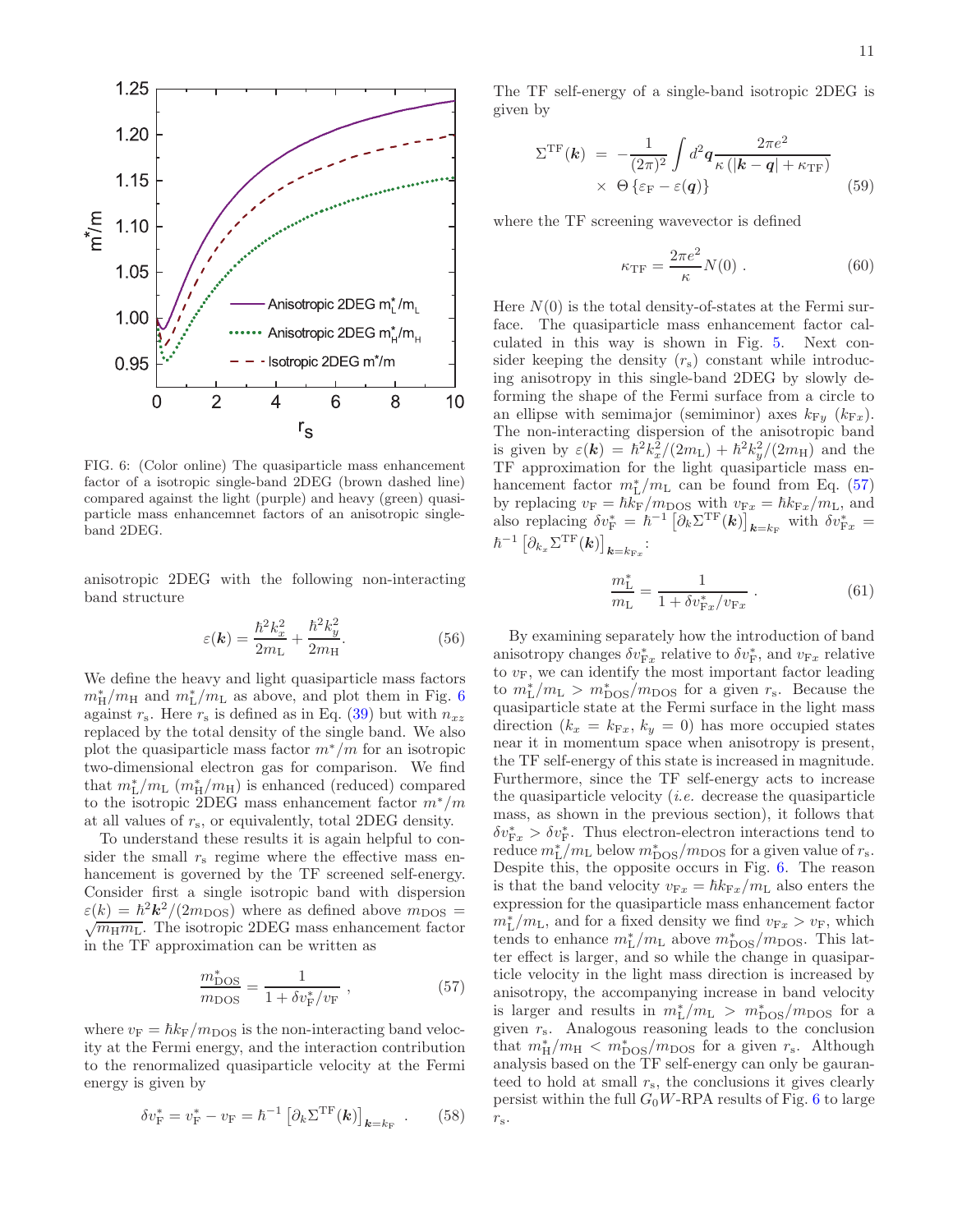

<span id="page-11-0"></span>FIG. 7: (Color online) Panel (a) shows the light quasiparticle mass of the  $t_{2g}$  2DEG's xz band plotted against  $r_s$  for several values of the band offset  $\Delta$  and separation d. For the red curve  $\Delta = 35$  meV and  $d = 10a$  where  $a = 3.9$  Åis the SrTiO<sub>3</sub> lattice constant. For the blue curve  $\Delta = 200$  meV and  $d = 2a$ . The dashed green curve is for a single-band anisotropic 2DEG whose  $\hat{x}$ -direction and  $\hat{y}$ -direction non-interacting masses are the same as the xz band in the  $t_{2g}$  model. For this curve  $r_s$  is defined from the total density in the single anisotropic band. Panel (b) is the same, but for the heavy effective mass.

## C. The  $t_{2g}$  Quasiparticle Mass

In this section we present the results of our numerical calculation of the  $G_0W$ -RPA effective masses  $m_H^*$  and  $m_L^*$ of the xz anisotropic band in the  $t_{2g}$  2DEG model. The results for the yz band are identical because of symmetry.

In Fig. [7](#page-11-0) we compare the quasiparticle masses in the  $t_{2g}$ 2DEG against those in a single-band anisotropic 2DEG with a non-interacting energy dispersion as in Eq. [\(56\)](#page-10-2). Tight-binding studies of the  $t_{2q}$  2DEG created at SrTiO<sub>3</sub> surfaces or heterojunctions reveal that as the confining potential increases, so does the energy offset parameter  $\Delta$ , while the distance seperating the xy band from the xz and  $yz$  bands d decreases<sup>[21](#page-14-15)</sup>. We have included in Fig. [7](#page-11-0) results for the  $t_{2g}$  quasiparticle masses in the case of the very highest  $t_{2g}$  electron densities ( $\Delta = 200$  meV and  $d = 2a$  where  $a = 3.9$  Å) as well as for the lowest  $t_{2g}$ electron densities ( $\Delta = 35$  meV and  $d = 10a$ ) at which we might practically neglect the presence of spin-orbit coupling in  $SrTiO<sub>3</sub>$  and thus reliably apply the  $t_{2g}$  2DEG model introduced in Sect. [II.](#page-1-0) In agreement with our analytic results in Section [V A,](#page-8-2) the quasiparticle masses in the  $t_{2g}$  2DEG are appreciably larger than their counterparts in the single-band anisotropic 2DEG.

We were able to show in Sect. [V A](#page-8-2) that at small  $r_s$  the increased quasiparticle mass in the anisotropic bands of the  $t_{2g}$  2DEG followed from a suppression of the wavevector derivative of the quasiparticle self-energy, which itself followed from an increase in the electronic screening of interactions due to the presence of electrons in the other bands (i.e. the  $xy$  and  $yz$  bands). In that calculation we discovered that, at leading order in  $r<sub>s</sub>$ , the quasiparticle mass comes from exchange scattering via a reduced interaction in the form of the TF screened Coulomb interaction. Thus at small  $r_s$ , because we knew that the additional electrons in the  $xy$  and  $yz$  bands would increase the TF screening wavevector, we knew the quasiparticle mass would be enhanced in the  $t_{2g}$  2DEG. In confirmation of this derivation, our numerical calculations reveal a substantial reduction in the wavevector derivative of the xz bands self-energy when other bands are occupied. This reduction increases for increasing  $r<sub>s</sub>$ . At larger values of  $r_s$ , however, correlation effects become important. Indeed, Eqs. [\(47\)](#page-8-3) and [\(48\)](#page-8-4), which define the quasiparticle masses, depend on the frequency derivative of the self-energy as well. Note that the self-energy is frequency independent in Hartree-Fock, and thus frequency dependence manifestly represents a correlation effect. Furthermore, we note that the frequency dependence of the selfenergy does not enter the lowest order in  $r<sub>s</sub>$  expressions for the quasiparticle mass derived in Sect. [V A,](#page-8-2) as in this limit interactions are weak compared to the kinetic energy, and first-order perturbation theory is here equivalent to Hartree-Fock. Numerically, we find that the frequency derivative of the xz bands quasiparticle selfenergy is also suppressed by the presence of electrons in the  $xy$  and  $yz$  bands. Since the frequency and wavevector derivatives both are suppressed, some degree of cancella-tion occurs in Eqs. [\(47\)](#page-8-3) and [\(48\)](#page-8-4) for the  $t_{2g}$  quasiparticle masses. Despite this, we find that the quasiparticle masses of the  $t_{2g}$  anisotropic bands are enhanced from 25 to 75 percent above the quasiparticle mass values in a single-band anisotropic 2DEG.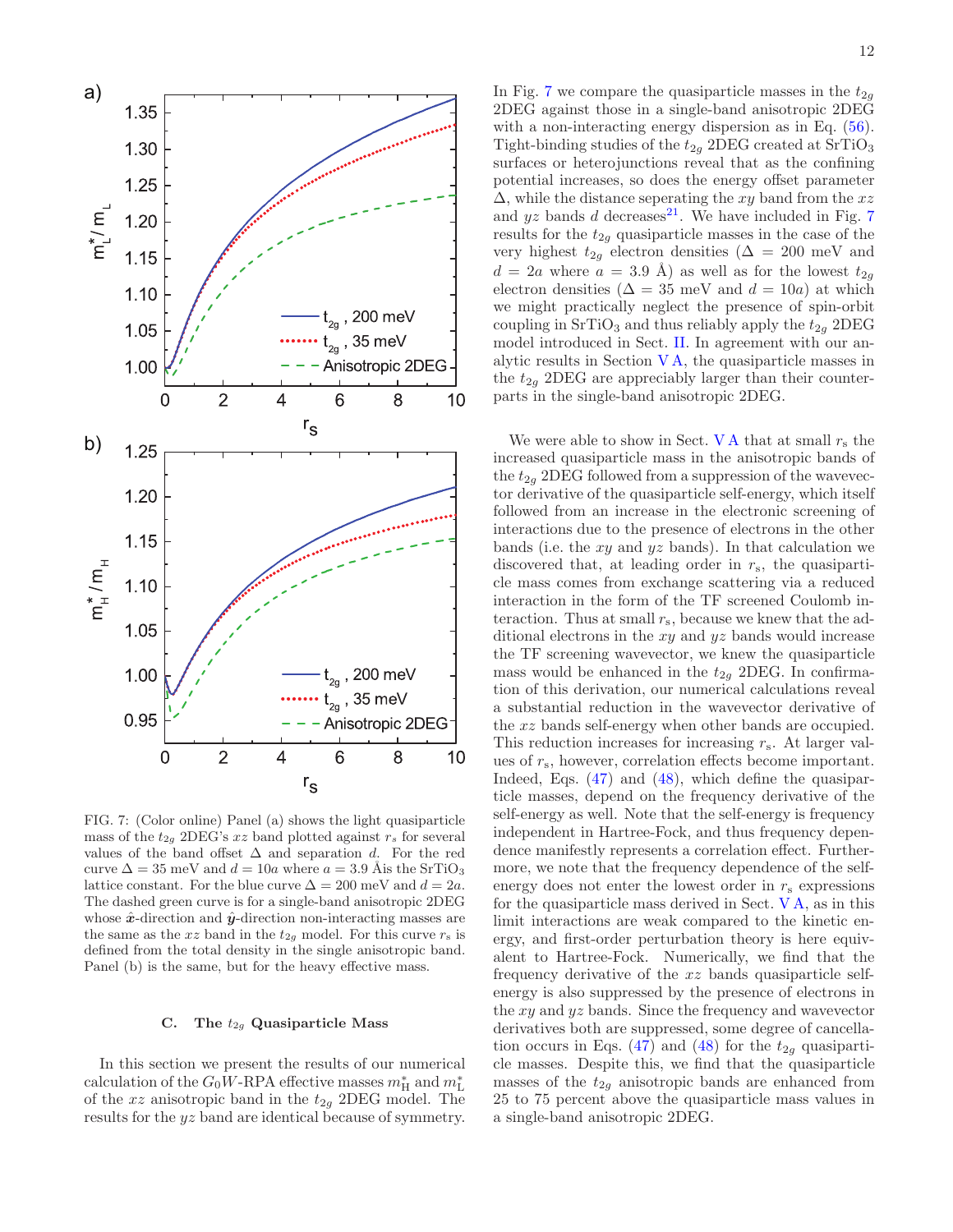## <span id="page-12-0"></span>VI. SUMMARY AND DISCUSSION

Motivated by the recent synthesis of transition-metal oxide two-dimensional electron gases, we have introduced a model for studying the effects of many-body interactions in these systems. Using information from recent tight-binding<sup>[21](#page-14-15)[,22](#page-14-16)</sup> and *ab initio* calculations<sup>[23](#page-14-17)[–25](#page-14-18)</sup> we have chosen model parameters to specifically describe the electron gas formed in  $SrTiO<sub>3</sub>$ . Our model captures the presence of band anisotropy, energy offsets between bands, and variable band confinement at the interface, all of which are characteristics likely to be shared by any twodimensional electron gases formed from d-orbitals with anisotropic nearest-neighbor hopping amplitudes. Because the average conduction electron occupation number per transition-metal site is much less than one, the full long-range Coulomb interaction must be retained in any realistic interacting-electron model. Our approach satisfies this criterion.

We have used the  $G_0W$ -RPA approximation to calculate the self-energy contribution to the quasiparticle energy of the xz and yz anisotropic bands of the  $t_{2g}$ two-dimensional electron gas. Because these bands' constituent d-orbitals have a large hopping amplitude in one direction in-plane and a small hopping amplitude in the other, the two-dimensional Fermi surfaces of these bands are approximately elliptical. Because rotational symmetry is broken, the self-energy depends on the quasiparticle wavevector's orientation in momentum space, and the Fermi surface shape can be renormalized by interactions. By comparing the degree of Fermi surface renormalization in the anisotropic bands of the  $t_{2g}$  model to the single-band anisotropic two-dimensional electron gas, we identified the reduction in band anisotropy as a rather universal effect, likely to occur in any anisotropic electron gas with long-range Coulomb interactions.

Next we studied the impact of Coulomb interactions on the quasiparticle masses of the anisotropic bands in the  $t_{2g}$  2DEG model. We derived an analytic expression for the high-density (small  $r_s$ ) effective mass in both the  $t_{2g}$  electron gas and the ordinary single-band isotropic two-dimensional electron gas. This leading order in  $r<sub>s</sub>$ contribution to the two-dimensional quasiparticle mass was found to arise from exchange scattering via a reduced electron-electron interaction in the form of a TF screened Coulomb potential. The presence of multiple bands in the  $t_{2g}$  case increased the TF screening wavevector, which substantially increased the quasiparticle masses  $m_{\rm H}^*$  and  $m^*_{\textrm{L}}$ . Numerical calculations at larger values of  $r_{\textrm{s}}$  confirm that the additional screening present in the  $t_{2g}$  system from the multiple occupied bands increases the quasiparticle mass by reducing the wavevector dependence of the self-energy.

While the degree of Fermi surface shape renormalization is small and perhaps difficult to observe experimen-

tally, the quasiparticle mass of the  $t_{2g}$  anisotropic bands shows a large enhancement over the values expected in single-component 2DEGs. Shubnikov-de Haas oscillations are sensitive to the quasiparticle mass  $20,34-36$  $20,34-36$  $20,34-36$ , but to our knowledge no clear signatures of the anisotropic band's Fermi surfaces have been reported in  $SrTiO<sub>3</sub>$  two-dimensional electron gases<sup>[45](#page-14-37)</sup>. When the mass is large, Landau-level spacing is small. It may be so small that disorder in current samples make oscillations attributable to the anisotropic bands undetectable. Perhaps the large quasiparticle mass we have found here helps to explain the lack of detection.

#### Acknowledgments

J.R.T. thanks the Scuola Normale Superiore di Pisa for their kind hospitality during part of this work. Work in Austin was supported by the DOE Division of Materials Sciences and Engineering under grant DE-FG02- ER45118.

### Appendix A: Details of the Analytical calculation of FSSM in the  $t_{2g}$  2DEG

In this appendix we outline the derivation of Eq. [\(40\)](#page-7-4) and Eq. [\(41\)](#page-7-5) from the main text. Let us begin with the former. We start using  $k_F$  to define dimensionless wavevectors and  $\hbar k_{\rm F}^2/m_{\rm DOS}$  to define dimensionless frequencies. After expanding the wavevector derivative of the Green's function appearing in the  $G_0W$ -RPA expression for  $\partial_k \Sigma(k,0)|_{k=k_F}$  to leading-order in the smallparameter  $\cos(\theta)/q$  we obtain

<span id="page-12-1"></span>
$$
\partial_k \Sigma(k,0)|_{k=k_{\rm F}} = \frac{-2a_{\rm B}R\mathbf{y}}{\pi^2 \kappa} \int_0^\infty q dq \int_{-\pi}^\pi d\theta \int_0^\infty d\Omega
$$

$$
\times \left(\frac{q^4 - 4\Omega^2}{\{q^4 + 4\Omega^2\}^2}\right) \left(\frac{1/q}{1 + \frac{\sqrt{2}r_{\rm s}}{q} \left\{\frac{m_{\rm L}}{m_{\rm DOS}}\chi_{xy}^{(0)}(q,i\Omega)\right\}}\right)
$$
(A1)

where we have only written terms which will contribute at leading-order in powers of  $1/r_s$  in the final expression. The factor of  $m_{\rm L}/m_{\rm DOS}$  appears in front of  $\chi_{xy}^{(0)}(q,i\Omega)$ because the xy band has a smaller band-mass and therefore a smaller density-of-states compared to the xz and  $yz$  bands. For simplicity we have set the confinement separation distance to zero,  $d = 0$ , in the RPA screened interaction. We now rewrite the wavevector derivative of the self-energy using  $k_{Fxy}$  and  $\hbar k_{Fxy}^2/m_{\text{DOS}}$  to define dimensionless wavevectors and frequencies, respectively. After this transformation it becomes clear that Eq. [\(A1\)](#page-12-1) appears to scale like  $1/r_s$ . After introducing  $R_s$ and changing variables to  $v = \Omega/q$  we find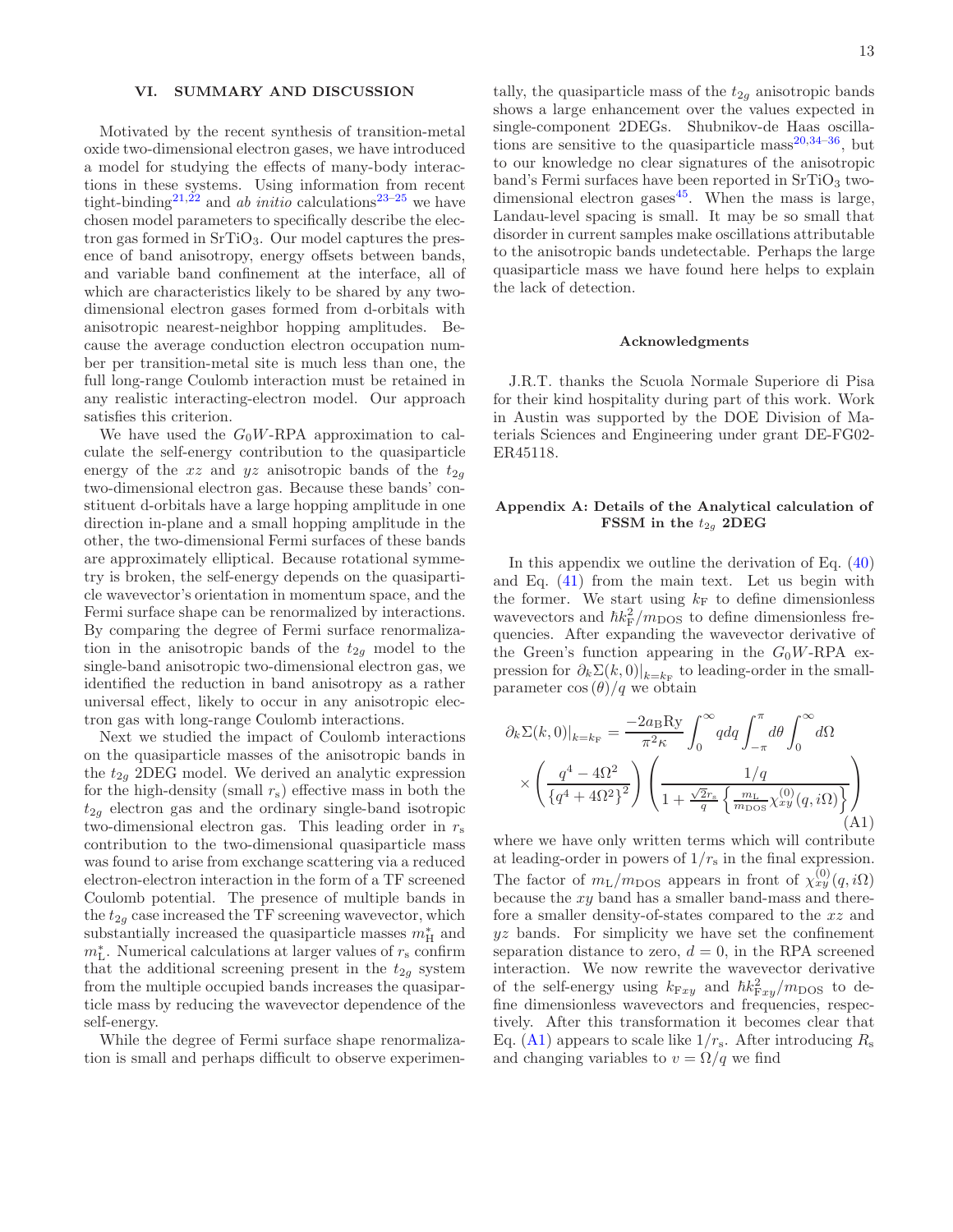<span id="page-13-1"></span>
$$
\partial_k \Sigma(k,0)|_{k=k_{\rm F}} = \frac{-4m_{\rm DOS}a_{\rm B} \, {\rm Ry}}{\pi \kappa m_{\rm L}} \frac{R_{\rm s}}{r_{\rm s}} \int_0^\infty dq \int_0^\infty dv \left( \frac{1/q}{1 + \frac{\sqrt{2}R_{\rm s}}{q} \chi_{xy}^{(0)}(q,iqv)} \right) \left( \frac{q^2 - 4\left(\frac{m_{\rm DOS}}{m_{\rm L}}\right)^2 v^2}{\left\{q^2 + 4\left(\frac{m_{\rm DOS}}{m_{\rm L}}\right)^2 v^2\right\}} \right) \tag{A2}
$$

In the limit of  $R_s \ll 1$  we can approximate the Lindhard function along the imaginary frequency axis by its longwavelength limit

<span id="page-13-0"></span>
$$
\lim_{q \to 0} \chi_{xy}^{(0)}(q, iqv) = 1 - \frac{v}{\sqrt{v^2 + 1}}.
$$
 (A3)

When Eq.  $(A3)$  is inserted into Eq.  $(A2)$ , we find that the integral diverges like  $1/v$  in the long-wavelength limit. This is not suprising considering we have taken the large  $\Omega$  and q limit in obtaining Eq. [\(A2\)](#page-13-1). The analytic properties of the Lindhard function provide us with a convenient small  $v$  (*i.e.* low energy) cutoff,  $v_c$ . Specifically, the Lindhard function is non-analytic $^{20}$  $^{20}$  $^{20}$  in the sense that the long-wavelength limit is different depending on whether  $v > 1$  or  $v < 1$ . Careful examination of the Lindhard

functions for each band of the  $t_{2g}$  2DEG indicates that for  $v < 1$ , screening from the elliptical x and y z bands is important for convergence. Inclusion of these functions, however, leads to higher-order expressions in powers of  $1/r_s$ . For  $v > 1$  meanwhile, screening from the elliptic bands can be completely neglected. Applying the low-energy cutoff  $v_c = 1$ , the remaining integrals can be completed to yield Eq. [\(40\)](#page-7-4) in the main text.

The derivation of Eq. [\(41\)](#page-7-5) from the main text proceeds along very similar steps, which we briefly outline now. Again we start by using  $k_F$  to define dimensionless wavevectors and  $\hbar k_F^2/m_{\rm DOS}$  to define dimensionless frequencies. After applying the coordinate transformation  $k_x \rightarrow \zeta^{-1/4} k_x$ ,  $q_x \rightarrow \zeta^{-1/4} q_x$ ,  $k_y \rightarrow \zeta^{1/4} k_y$  and  $k_y \rightarrow \zeta^{1/4} k_y$ , we find

$$
\Sigma_{xz}(k_{\text{Fy}},0) - \Sigma_{xz}(k_{\text{Fx}},0) = \frac{-2^{3/2}\bar{m}_{\text{DOS}}R\text{y}}{\pi^2\kappa^2r_{\text{s}}} \int_0^\infty dq \int_{-\pi}^{\pi} d\theta \int_0^\infty d\Omega \left(\frac{1}{\gamma_{yz} + \frac{\sqrt{2}r_{\text{s}}m_{\text{L}}}{q m_{\text{DOS}}} \chi_{xy}(\gamma_{yz}q,i\Omega)}\right) \times \left(\frac{2q\sin(\theta) - q^2}{4\Omega^2 + \left\{2q\sin(\theta) - q^2\right\}^2} - \frac{2q\cos(\theta) - q^2}{4\Omega^2 + \left\{2q\cos(\theta) - q^2\right\}^2}\right),
$$
\n(A4)

where we define  $\gamma_{xz} = \sqrt{\zeta^{1/2} \cos^2(\theta) + \zeta^{-1/2} \sin^2(\theta)}$  and  $\gamma_{yz} = \sqrt{\zeta^{-1/2} \cos^2(\theta) + \zeta^{1/2} \sin^2(\theta)}$ . After some simple algebraic manipulations, and expanding to order  $x^2$  in the small parameter  $x = \cos(\theta)/q$  (which is the first nonvanishing term in the expansion) we obtain

<span id="page-13-2"></span>
$$
\Sigma_{xz}(k_{\text{Fy}},0) - \Sigma_{xz}(k_{\text{Fx}},0) = \frac{8\sqrt{2}\bar{m}_{\text{DOS}}^3 \text{Ry}}{\pi^2 \kappa^2 \bar{m}_{\text{L}}^2} \frac{R_s}{r_s^2} \int_0^\infty dq \int_{-\pi}^\pi d\theta \int_0^\infty d\Omega \frac{q^8 - 12q^4 \left(\frac{m_{\text{DOS}}}{m_{\text{L}}}\right)^2 \Omega^2}{\left(q^4 + 4\left(\frac{m_{\text{DOS}}}{m_{\text{L}}}\right)^2 \Omega^2\right)^3} \cos^2(\theta)
$$
\n
$$
\times \left(\frac{1}{\gamma_{xz} + \frac{\sqrt{2}R_s}{q}\chi_{xy}(\gamma_{xz}q, i\Omega)} - \frac{1}{\gamma_{yz} + \frac{\sqrt{2}R_s}{q}\chi_{xy}(\gamma_{yz}q, i\Omega)}\right),\tag{A5}
$$

where we are now using  $k_{Fxy}$  and  $\hbar k_{Fxy}^2/m_{\text{DOS}}$  to define dimensionless wavevectors and frequencies, respectively. For  $R_s \ll 1$  the leading-order term comes from  $v > 1$  again. With this low-energy cutoff, Eq. [\(A5\)](#page-13-2) remains convergent even when  $R_s = 0$  in the denominator of the integrand. This allows us to evaluate the remaining integrals analytically and we finally obtain Eq. [\(41\)](#page-7-5) from the main text. The function  $\mathcal{F}(\zeta)$  in Eq. (41) is given by

$$
\mathcal{F}(\zeta) = \frac{(1+\zeta)\left(\sqrt{\zeta}K\left[1-\zeta\right]+K\left[\frac{\zeta-1}{\zeta}\right]\right)}{(\zeta-1)\zeta^{1/4}} - \frac{(1+\zeta)\left(2\sqrt{\zeta}E\left[1-\zeta\right]+2\zeta E\left[\frac{\zeta-1}{\zeta}\right]\right)}{(\zeta-1)\zeta^{1/4}}\tag{A6}
$$

where  $K[x]$  and  $E[x]$  are complete elliptic integrals of the first and second kind, respectively.